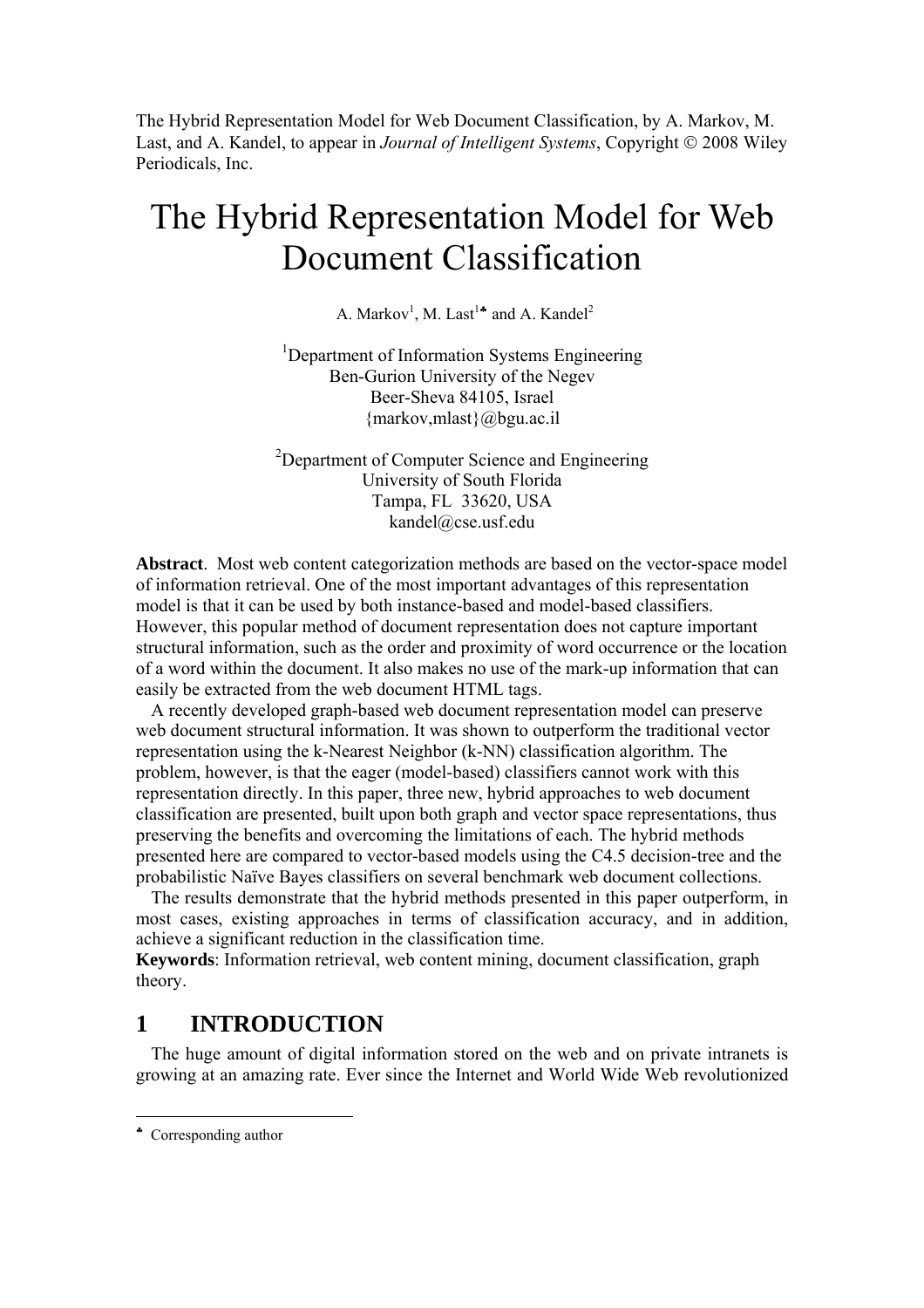the information delivery technology, information overload<sup>1</sup> [16] has become a crucial problem in people's daily life. Under such circumstances, manual organization of documents is too costly and sometimes even impossible. Automated content-based document management methods, generally known as *information retrieval* techniques, are needed to deal with these amounts of data. Classification is one of the tasks involved.

Document classification (a.k.a *document categorization* or *topic spotting*) is the labeling of documents with a set of predefined thematic categories. The first document classification approaches belonged to the so-called *knowledge engineering* domain. These categorization techniques were based on rules separately generated by knowledge experts for each one of the available categories. Such rule generation was very expensive, and its prediction capability was low. Nowadays *machine learning* and *data mining* approaches are most commonly used for classification purposes. These techniques use a training set of pre-classified documents to build a classification model. This model is then used to classify previously unseen documents.

Web document classification became a very important sub-field of document categorization in the last decade due to the rapid growth of the Internet. Most web categorization methods originated in traditional text classification techniques that use only the HTML body text for document representation and classification model induction. Such an approach is not optimal for web documents, since it completely ignores the fact that web documents contain markup elements (HTML tags), which are an additional source of information. These tags can be used for identification of hyperlinks, the title, the underlined or bold text, etc. Furthermore, as demonstrated by Chakrabarti *et al.* in 8], a categorization algorithm can utilize the hyperlinks for exploring the "small neighborhoods" of web documents though this approach slows down the classification speed as it requires downloading the neighbor texts from the Internet. Major document representation techniques also give no weight to the order and position of words in the text. We believe that this kind of structural information may be critical for accurate web page classification. An enhanced document representation model is a solution for the problems explained above.

The Graph-Theoretic Web Document Representation Technique was recently developed [33]. The strength of the graph approach is in its ability to capture important structural information hidden in the document and its HTML tags. Capability to calculate the similarity between two graphs  $[5, 6]$  allows the classification of graphs using some distance-based lazy algorithms such as k-Nearest Neighbors (k-NN); the computational complexity of such algorithms is, however, very high. It is obvious, therefore, that lazy algorithms cannot be used for massive or online document classification. The major shortcoming of the graph representation is that most model-based classification algorithms, such as C4.5 [ 29], Naïve Bayes [ 15] and others cannot work with it. This fact prevents quick document categorization based on a pre-induced classification model.

In this paper we present a new method of web document representation, based on frequent sub-graph extraction that can help us to overcome problems of traditional bagof-words [ 30] and graph techniques [4]. Our method has two main benefits: (1) we keep the important structural web page information by extracting relevant sub-graphs from a

<sup>&</sup>lt;sup>1</sup> Information overload is defined as the problem that occurs when people are faced with so much information that they are unable to attend all of it.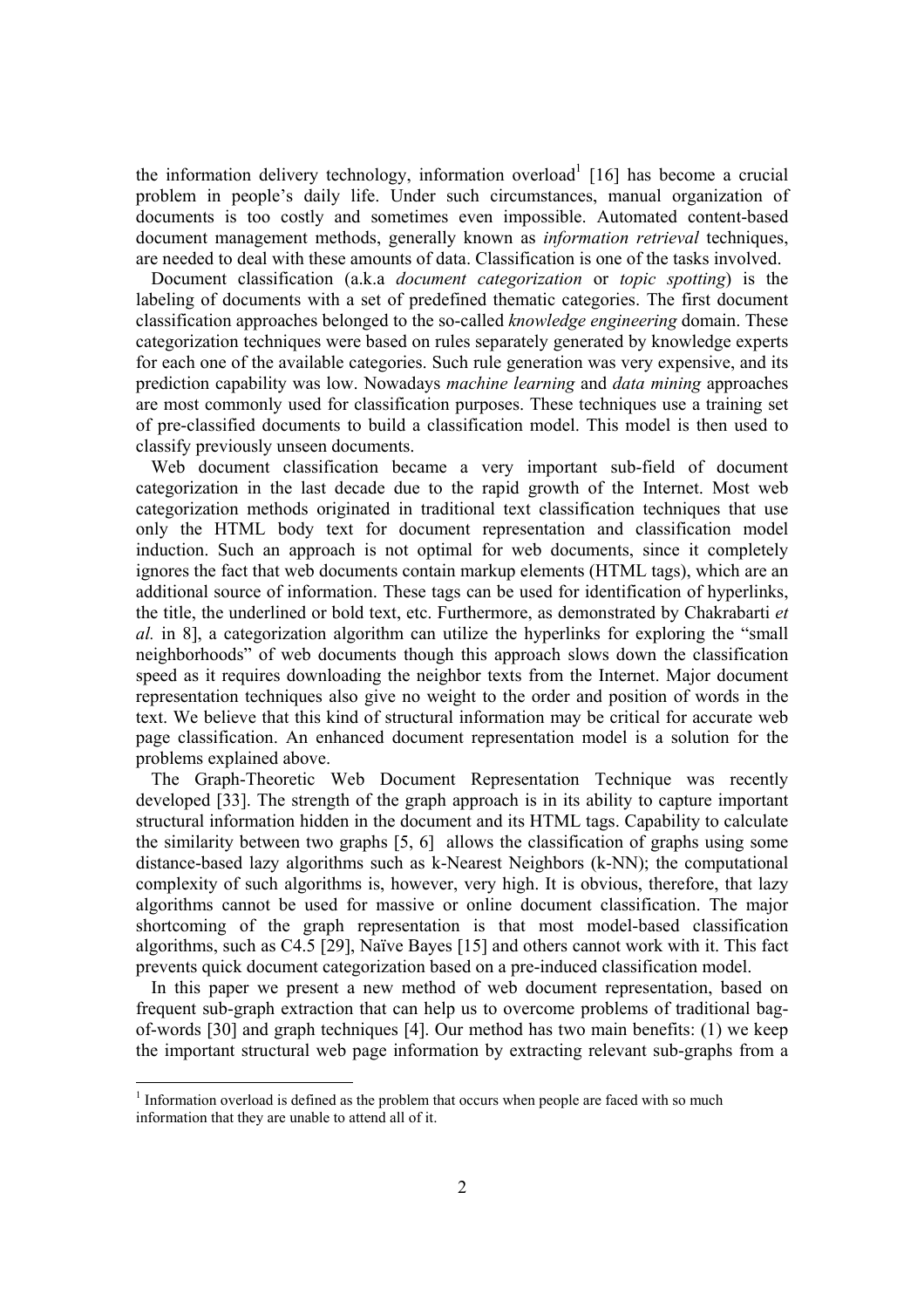graph that represents this page; (2) we can use most model-based classification algorithms for inducing a classification model because, eventually, a web document is represented by a simple vector with Boolean values.

# **2 Related Work**

In information retrieval techniques, the vector space model [30] is typically used for document representation. A set of terms  $T(t_1,...,t_{|T|})$  that occurred at least once in at least one document, serves as a feature set and each document  $d_i$  is represented as vector  $\overline{d_i}$  =  $(w_1,...,w_{|T})$ , where each  $w_i$  is a significance weight of a term  $t_i$  in a document  $d_i$ . The set *T* is usually called vocabulary or dictionary<sup>2</sup>. The differences between the various approaches are in:

1. the method used to define a term

2. the method used to calculate the weight of each term

In traditional information retrieval techniques single words are used as terms. This method is called a 'set' or 'bag-of-words' and it is widely used in document categorization studies and applications. Some examples can be found in [25, 36, 21, and 7]. According to this approach, the vocabulary is constructed from either all or *N* most weighted words that appear in training set documents. Though this simple representation provides relatively good classification results in terms of accuracy, its limitations are obvious. This popular method of document representation does not capture important structural information, such as the order and proximity of term occurrence or the location of a term within a document.

As to the term weight calculation, the TF  $\times$  IDF (term frequency  $\times$  inverse document frequency) measure [31, 32] is most frequently used. Such a measure assigns the highest weight to terms that occur frequently in a specific document but do not occur at all in most other documents. The Boolean model of Information Retrieval is also very popular and it usually produces good accuracy results  $[1, 18]$ . Here a document is represented as a vector where dimension values are Boolean with 0 indicating the absence and 1 indicating the presence of the corresponding dictionary term in the document.

In a number of works more sophisticated text representation techniques were presented and evaluated. These representations did not yield better results compared to the bag-ofwords in  $[31]$ . In  $[11]$ , for instance, syntactic phrases were used as a supplement to single words for the improvement of text retrieval effectiveness. Syntactic phrase indexing is the use of syntactic analysis to produce multiword indexing terms. The phrasal term is considered to be assigned to a document only when all its component words appear in the document and have the proper syntactic relationship. Experiments presented in [ 11] have shown only minor improvements in some cases.

As shown by Hotho *et al.* in [17], the traditional bag-of-words text representation can be enhanced using background knowledge available in the form of ontology like Wordnet. The paper presents and evaluates several optional strategies for adding or replacing terms by concepts. The results of [17] are quite promising, especially when a domain-specific ontology is used. However, detailed and comprehensive ontologies are not available yet in many domains of human knowledge, while non-English lexicons for

<sup>2</sup> The difference between *dictionary* and *bag/set of words* is that in the first one, the *term* is not defined and can be any combination of characters and words, while in the second one, the *term* is a single word.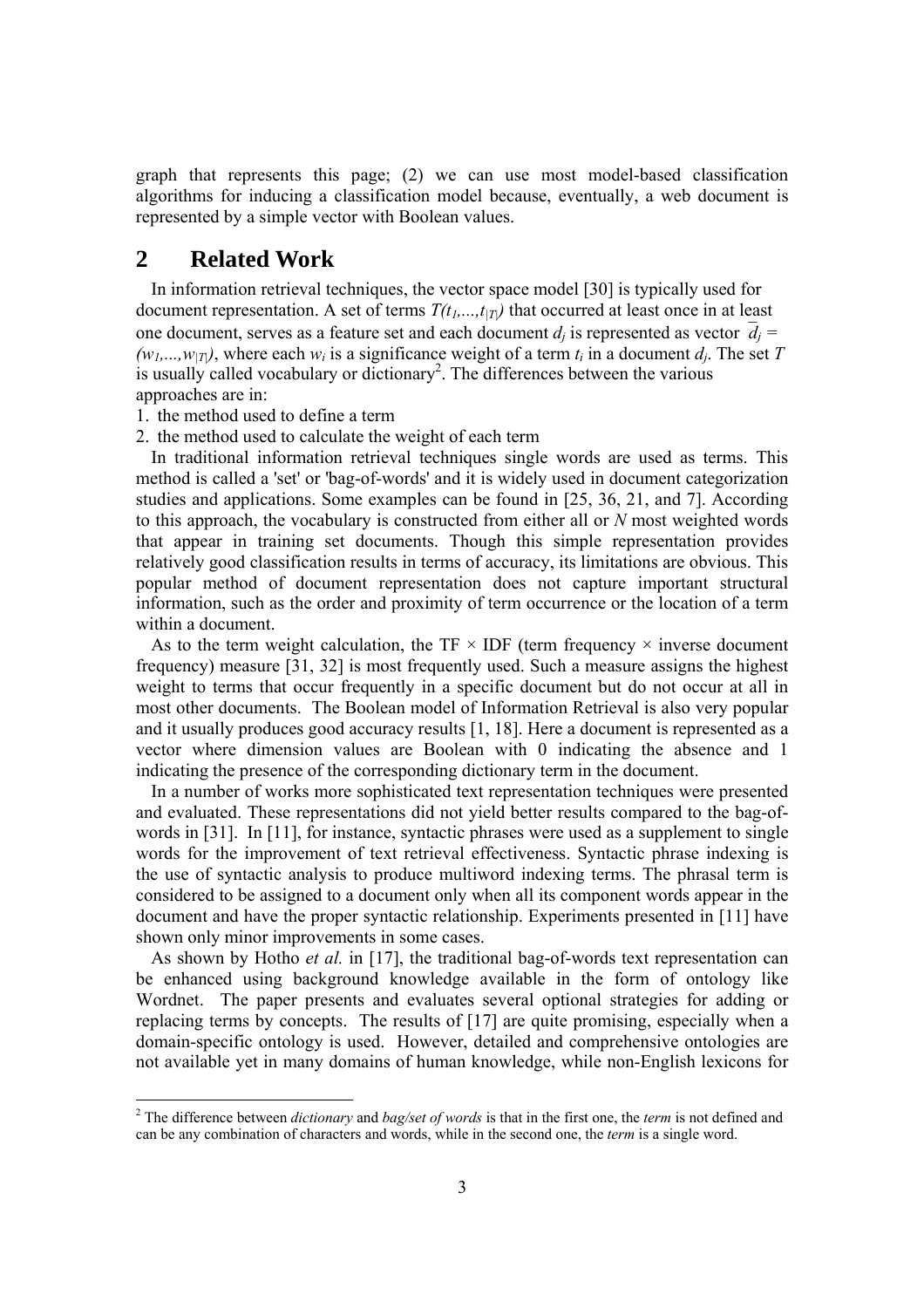domain-specific ontologies are even scarcer.

The major goal of Lewis's experiment [20] was to compare four different ways to define terms: words, phrases, word clusters, and phrase clusters. Reuter's data set was used for comparison. Term clustering [20] is the use of cluster analysis in an attempt to group together semantically related indexing terms (classification features). Cluster analysis forms groups of objects which have similar values for some set of features. In term clustering, the objects to be clustered are indexing terms, which are themselves documents features. Lewis calls the features of indexing terms metafeatures<sup>3</sup>. Most research on term clustering has used metafeatures which correspond to documents. When clustering terms from a 200 document collection, each term would be represented by 200 metafeatures, with each metafeature indicating the presence or absence of that term in one of the 200 documents. Each cluster, in this case, will lead to terms that frequently occur together in the same documents. After clustering, all words in a specific cluster became a single term, so that, if some document includes all the words in the cluster, the weight of this term in the vector representation of this document will not be zero. In this particular work, metafeatures are the documents under the same category. The major conclusions of the research were:

- 1. Optimal effectiveness occurs when using only a small proportion of the indexing terms available;
- 2. Effectiveness peaks at a higher feature set size and lower effectiveness level for a syntactic phrase indexing than for word-based indexing;
- 3. Reported term clustering methods cannot provide an improvement in text representations compared to word term representation – bag of words.

Relational logic document representation that includes word order information is proposed in [ 9]. Labeled examples of the target class *C* are represented as facts of the form *+c(d)* and *–c(d)* for positive and negative examples, respectively. Here *d* is a constant that identifies a specific document. Documents are also identified with a set of facts of type  $w_i$  (*d, p*), indicating that word  $w_i$  appears in the document *d* at position *p*. Positions are integers  $1 \leq p \leq n$ , where *n* is the length of the longest document. A set of facts from type *wi (d, p)* is used as background relationships or knowledge and makes it possible to define predicates needed for representation and categorization. Predefined predicates that were used are:

*nearl(p<sub>1</sub>, p<sub>2</sub>)* is true when  $|p_1 - p_2| \leq 1$ *near*2( $p_1$ ,  $p_2$ ) is true when  $|p_1 - p_2| \le 2$ *near*3(*p<sub>1</sub>, p<sub>2</sub>*) is true when  $|p_1 - p_2| \leq 3$ *after(p<sub>1</sub>, p<sub>2</sub>)* is true when  $p_1 < p_2$ *succ(p<sub>1</sub>, p<sub>2</sub>)* is true when  $p_2 = p_1 + p_2$ 

 $\overline{a}$ 

Then c(d) facts are used as training examples, where each example is represented by a list of facts extracted from the predicates above. Classifiers that can learn data represented this way belong to the subfield of Machine Learning called Inductive Logic Programming or ILP. ILP and its learning principles are explained in greater detail in [ 12]. A popular Induction Rules Learning algorithm that can work with such a representation, and was used in [9], is FOIL [28]. An interesting implementation of the relational representation for web document classification is given in [ 10]. Its assumption is that taking into account relationships between pages in the representation stage can

 $3$  Metafeatures in this case are basically the documents themselves.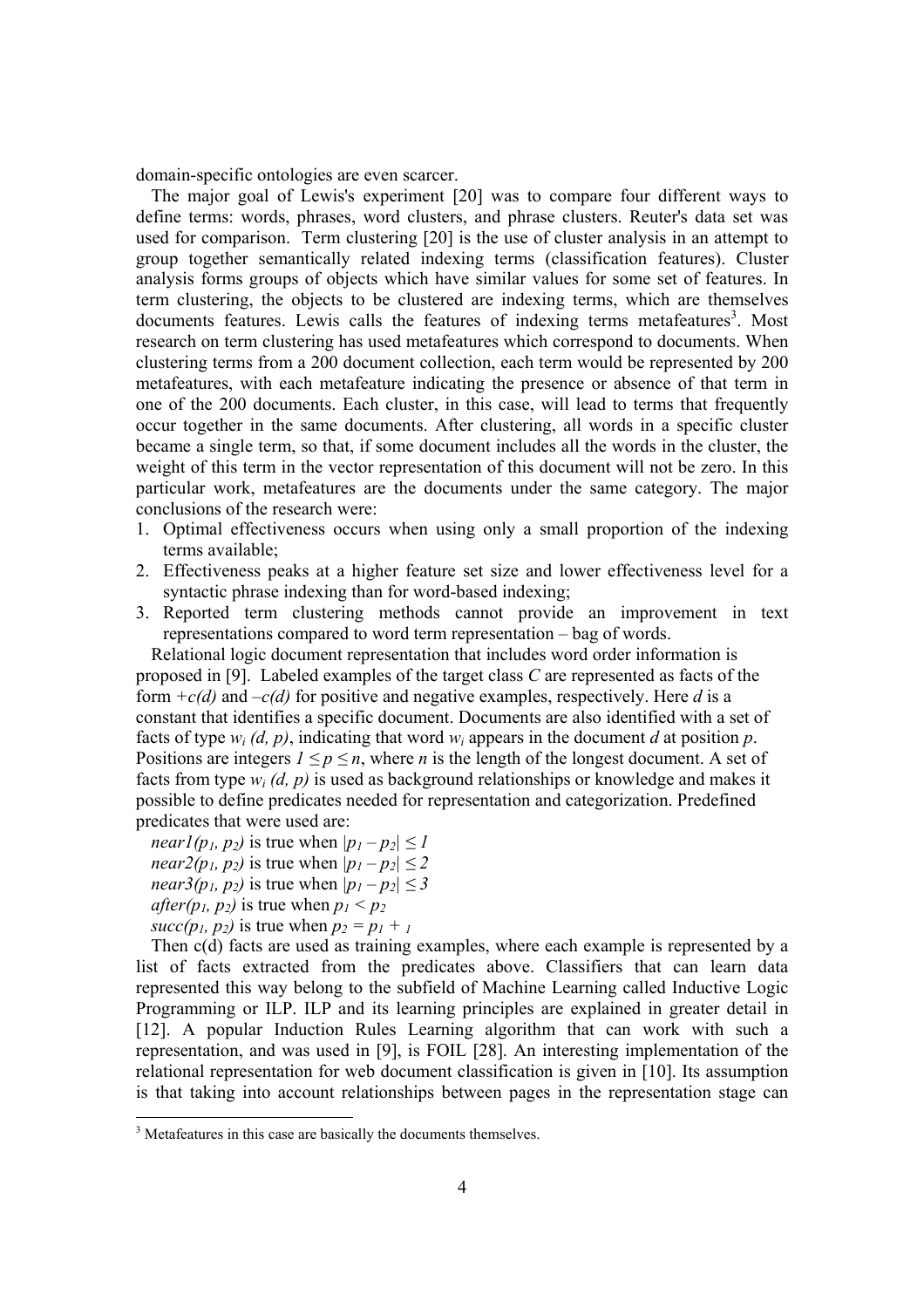improve the classification performance. Some relational predicates that were used in order to make it possible are:

- *has word(page)*: this set of Boolean relationship predicates indicates which word exists in which page. If the value of predicate is true then page *page* contains word *word*. A set of these predicates covers conventional bag-of-words encoding;
- *link to (pageA, pageB)*: these predicates describe relationships between pages. If true then *pageA* points to *pageB* by hyperlink. The problem with this predicate is that, if *pageA* belongs to a training set and *pageB* does not, then the predicate is useless. In such a case, a hyperlink pointed to *pageB* should be ignored or *pageB* must be manually classified and added to the training set.

An Induction Rules Learning FOIL classifier was used by the authors for this specific research. The classification results obtained in the experiments described above were compared to the bag-of-words-based representations, using the Naïve Bayes classifier, on the same data set. The relational representation achieved a slightly higher level of accuracy. Since both the representation type and the classifier were replaced during the comparison, it is hard to say what caused this improvement: a better representation, a better classifier, or both.

The *n*-gram language models have also been used for various text classification tasks including authorship attribution, language identification, and topic detection (e.g., see [26] and [35]). An *n*-gram is simply a consecutive sequence of characters or words of a fixed window size  $n$ . The authors of [26] have enhanced the classical Naïve Bayes Classifier model by forming a Markov chain of consecutive attributes. They have experimented with various character and word level models where the order *n* was limited to the values of 8 and 4 respectively. However, on the topic detection task in a large collection of English documents (Reuter's Dataset), the absolute accuracy improvement vs. the state-of the-art text classification methods was quite marginal: at most 0.5% using the word level and at most 1.5% using the character level. The results of another study [ 35] have suggested that using bigrams *in addition to* unigrams can be helpful for more accurate identification of some document categories.

The graph-based approach to web document representation was introduced in [ 33]. Its overview is provided in Section 3 below. In [22], we have presented the "Naïve" method for term extraction from document graphs. The more sophisticated, "Smart" term extraction method was initially introduced by us in [23] and then enhanced in [24]. In this paper, we have significantly extended [ 24] by providing a comprehensive evaluation of the three proposed hybrid representations of web documents (Hybrid Naïve, Hybrid Smart, and Hybrid Smart with Fixed Threshold) using two model-based classifiers (C4.5 and Naïve Bayes) and four benchmark document collections.

# **3 Graph Document Models: An Overview**

In this section, we describe a novel, graph-based methodology, designed especially for web document representation [33]. The main benefit of graph-based techniques is that they allow keeping the inherent structural information of the original document. Before describing the graph-based methodology, the definition of a graph, subgraph and graph isomorphism should be given.

A graph *G* is a 4-tuple:  $G = (V, E, \alpha, \beta)$ , where *V* is a set of nodes (vertices),  $E \subset V \times V$  is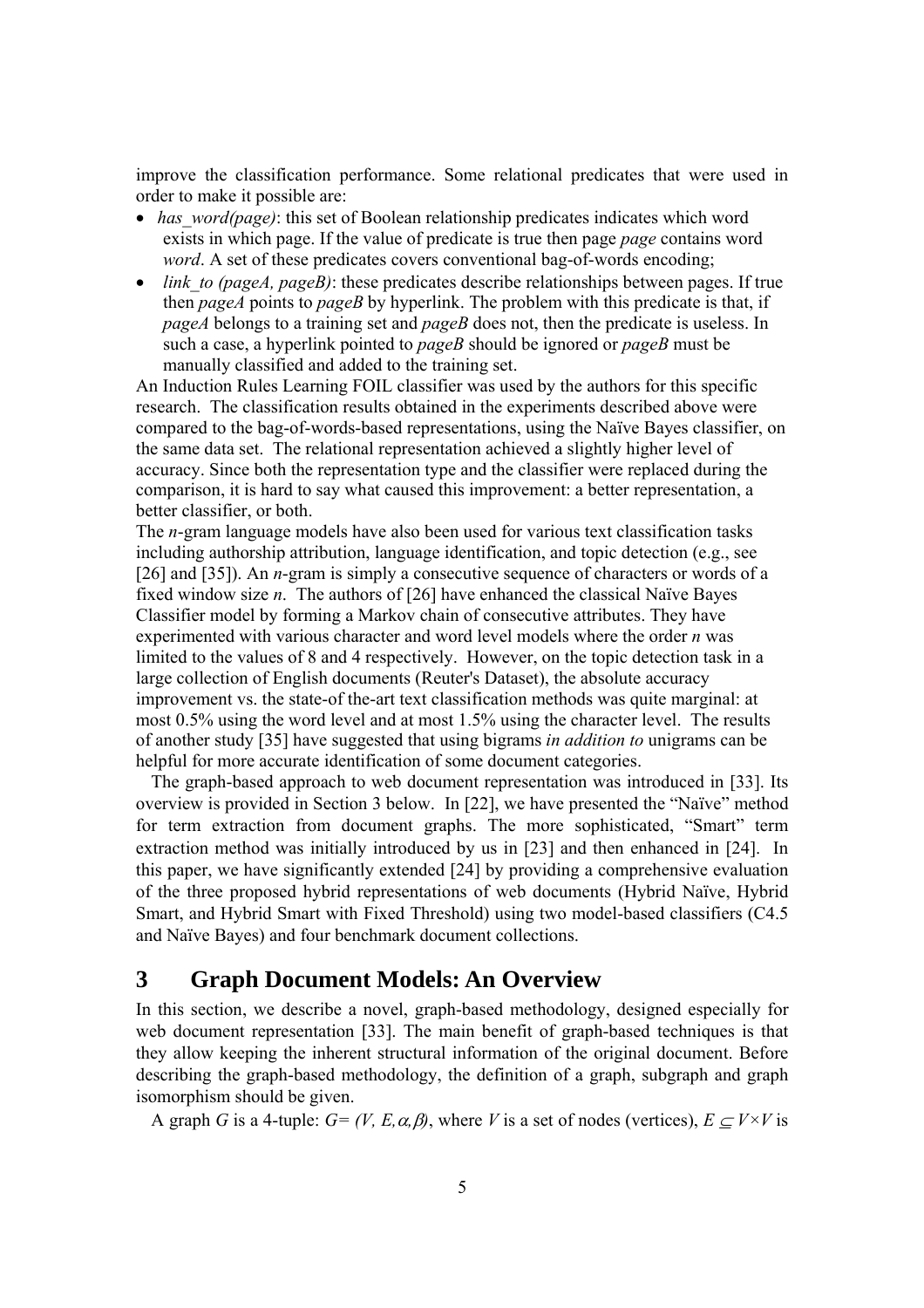a set of edges connecting the nodes,  $\alpha : V \to \Sigma V$  is a function labeling the nodes, and  $\beta$  :  $V\times V \rightarrow \Sigma e$  is a function labeling the edges ( $\Sigma v$  and  $\Sigma e$  being the sets of labels that can appear on the nodes and edges, respectively). For brevity, we may refer to *G* as *G= (V, E)* by omitting the labeling functions.

A graph  $GI = (V_1, E_1, \alpha_1, \beta_1)$  is a subgraph of a graph  $G_2 = (V_2, E_2, \alpha_2, \beta_2)$ , denoted  $G_1 \subseteq G_2$ , *if*  $V_1 \subseteq V_2$ ,  $E_1 \subseteq E_2 \cap (V_1 \times V_1)$ ,  $\alpha_1(x) = \alpha_2(x)$   $\forall x \in V_1$  and  $\beta_1(x, y) = \beta_2(x, y)$   $\forall (x, y) \in$  $E_1$ . Conversely, graph  $G_2$  is also called a supergraph of  $G_1$ .

All graph representations proposed in [33] are based on the adjacency of terms in an HTML document. Under the *standard method*, each unique term (keyword) appearing in the document becomes a node in the graph representing that document. Distinct terms (stems, lemmas, etc.) can be identified by a stemming algorithm and other languagespecific normalization techniques. Each node is labeled with the term it represents. The node labels in a document graph are unique, since a single node is created for each term even if a term appears more than once in the text. Second, if a word *a* immediately precedes a word *b* somewhere in a "section" *s* of the document, then there is a directed edge from the node corresponding to term *a* to the node corresponding to term *b* with an edge label *s*. An edge is not created between two words if they are separated by certain punctuation marks (such as periods). Sections defined for the standard representation are: title, which contains the text related to the document's title and any provided keywords (meta-data); link, which is the anchor text that appears in hyper-links on the document; and text, which comprises any of the visible text in the document (this includes hyperlinked text, but not the text in the document's title and keywords). Graph representations are language-independent: they can be applied to a normalized text in any language. An example of a standard graph representation of a short English web document is shown in Figure 1, where TL denotes the title section, L indicates a hyperlink, and TX stands for the visible text.

#### [Figure 1: Standard Graph Document Representation]

In principle, the graph-based document representations are equivalent to aggregations of word-level *n*-gram models, where the order *n* varies between 1 (unigrams) and the maximum size of a document graph. However, the methodology of [ 33] does not require or use the computation of probabilities for word sequences (chains) in a document.

After the representation stage, documents can be classified with the lazy k-NN classifier. Authors of [33] used several distance and similarity measures for classification. An example of such distance measure is given below.

$$
d_{MMCSN}(G_1, G_2) = 1 - \frac{|mcs(G_1, G_2)|}{|MCS(G_1, G_2)|}
$$

where:

- $d_{MMCSN}(G_1, G_2)$  normalized distance between graphs  $G_1$  and  $G_2$  (*MMCSN* is for *M*aximum *M*inimum *C*ommon *S*ubgraph/*S*upergraph *N*ormalized)
- *mcs*  $(G_1, G_2)$  maximal common subgraph of  $G_1$  and  $G_2$
- $MCS$  ( $G_1$ ,  $G_2$ ) minimal common supergraph of  $G_1$  and  $G_2$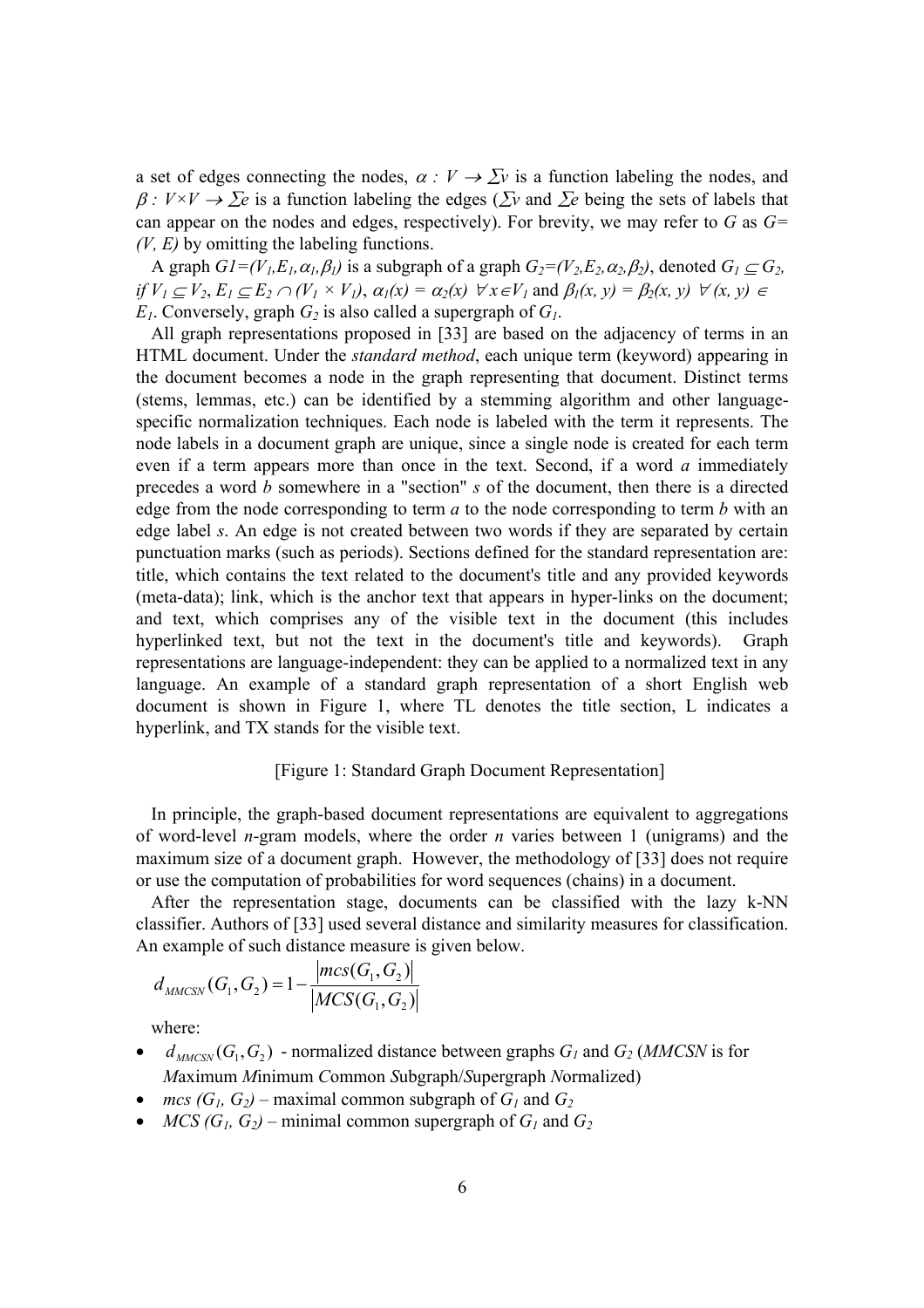The authors of [33] reported a significant improvement in classification accuracy achieved with graph vs. bag-of-words representation, using the k-NN classifier. In terms of time needed to classify one document, however, graphs were found to be much slower than vectors.

Another problem of graph representation is that documents represented by graphs cannot be classified with most model-based classifiers. On the other hand, the computational complexity of instance-based algorithms is typically very high and they cannot be used for massive online web document classification like the model-based data mining algorithms, which use the conventional vector-space representation and are generally much faster than the lazy ones.

# **4 Hybrid Document Models Using Graphs**

#### *4.1 Term Definition*

In order to represent a web document, a term first has to be defined. The proposed methodology is based on graph document representation [ 33]. In the representation methods presented here, terms (discriminative features) are defined as subgraphs selected to represent a document already converted into a graph form. It is obvious that all possible subgraphs in a document graph cannot be taken as attributes because of their quantity, so some subgraph selection criteria and techniques are needed. In this work, three optional subgraph selection procedures are proposed, namely Hybrid Naïve, Hybrid Smart, and Hybrid Smart with Fixed Threshold.

At this point, it is important to emphasize that our methods are not aimed at identifying syntactic phrases (e.g., noun phrases, adjective phrases, etc.) in a document though some of extracted subgraphs may happen to be such phrases. Our goal is to select discriminative subgraphs in a given document *without* applying language-specific and computationally intensive operations like Part-of-Speech Tagging, Named Entity Recognition, and Sentence Parsing. Relying on either a general-purpose or a domainspecific ontology and a related lexicon (like in 17]) is also beyond the scope of this work.

# *4.2 Categorization Model Induction Based on a Hybrid Document Representation*

The process for inducing a classification model from labeled web documents represented by graphs is shown in Figure 2.

[Figure 2: Classification Model Induction]

First we obtain a training set of labeled *web documents*  $D = (d_1, ..., d_{|D|})$  and a set of categories as  $C = (c_1, ..., c_{|C|})$ , where each document  $d_i \in D$ ;  $1 \leq i \leq |D|$  belongs to one and only one category  $c_v \in C$ ;  $1 \le v \le |C|$ . Then graph representation of documents is generated (see Section 3) and a set of labeled graphs  $G = (g_1, ..., g_{|D|})$  is obtained. Now we are able to extract predictive features (subgraphs in this case) by identifying the subgraphs, which are most relevant for classification in a set of training graphs. The Naïve or the Smart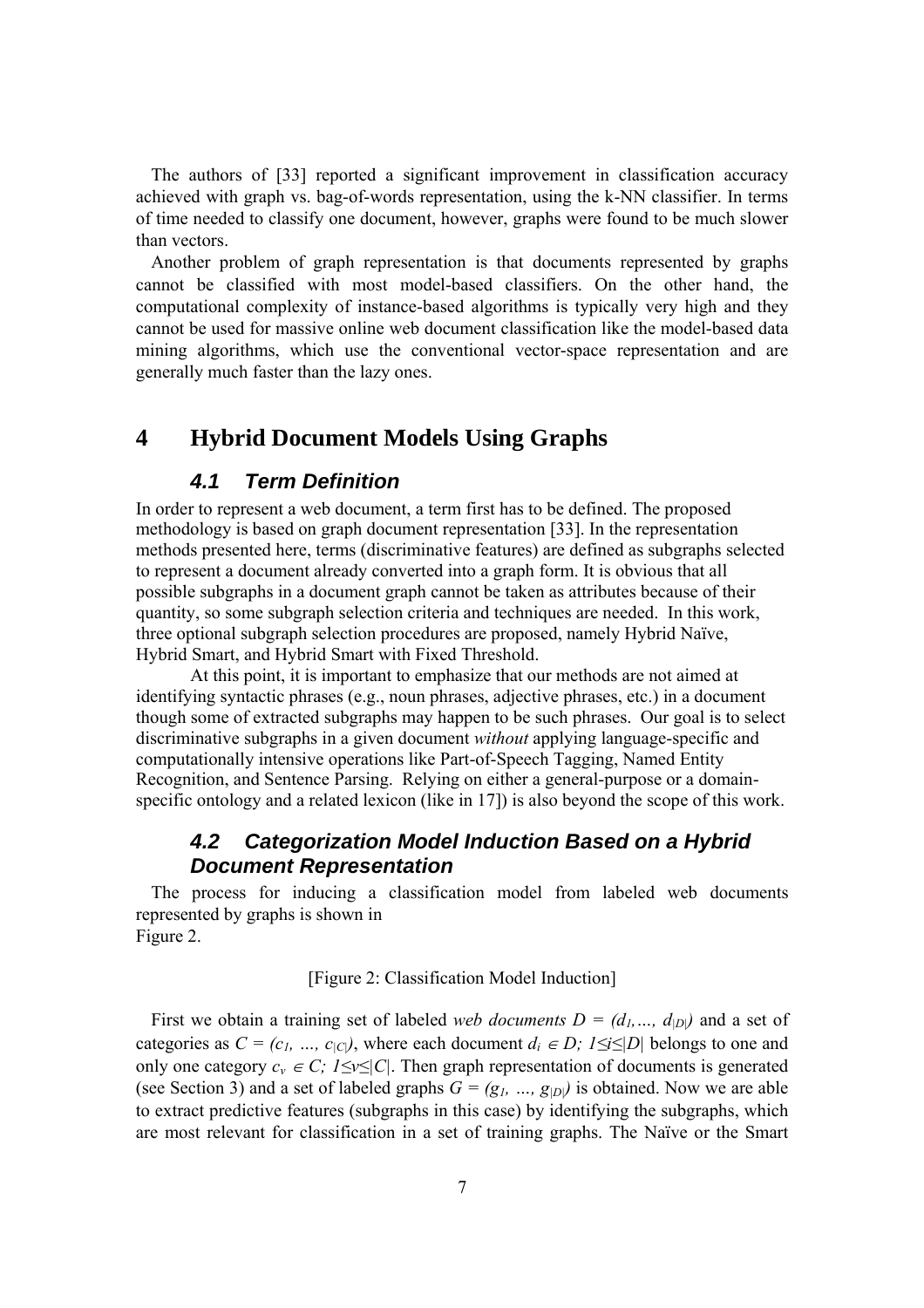methods can be used. A set of terms (subgraphs), or vocabulary  $T = (t_1, ..., t_{|T|})$  is the output of this stage.

Using *T* we can now represent all document graphs as vectors of Boolean features for every subgraph term in the set  $T("1" - a subgraph from the set, created in the previous$ stage, appears in the graph of a particular document; "0" - otherwise). *Feature selection* may be performed to identify best attributes (Boolean features) for classification. Then prediction model creation and extraction of classification rules can be performed by one of the "eager" classification algorithms. Naïve Bayes Classifier and the C4.5 algorithm were used for evaluation purposes in this particular research study.

#### *4.3 The Hybrid Naïve Approach*

The Naïve approach to term extraction was initially introduced by us in [22]. All graphs representing the web documents are divided into groups by class attribute value (for instance: *business* and *sports*). A frequent sub-graph extraction algorithm is then applied to each group with a user-specified threshold value  $t_{min}$ . Every subgraph more frequent than  $t_{min}$  is selected by the algorithm to be a term (discriminative feature), and stored in the vocabulary. All obtained groups of subgraphs (discriminative features) are combined into one set.

In this work, so-called the *Standard Graph Representation* from [33] was used. Standard representations and others proposed in [ 33], convert a document into a graph, where each node is labeled by the word it represents. An important property of the graphs is that the vertex labels are unique in each graph, which makes the graph and the subgraph isomorphism identification much easier than the standard subgraph discovery case [ 19, 37], where such a restriction does not exist. We used the FSG algorithm [ 19] for frequent subgraphs extraction with all selection methods.

The Naïve method is based on a simple postulation that a feature explains the category best if it appears frequently in that category; in real-world cases, however, this is not necessarily true. For example if a sub-graph *g* is frequent in more than one category, it can be chosen as a feature by the Naïve method though it is not helpful for making a distinction between documents belonging to those categories. The *Smart* extraction method presented in the next sub-section has been developed to overcome this problem.

# *4.4 The Hybrid Smart Approach*

The first publication related to the Smart term extraction appears in [23]. As in the Naïve representation, all graphs representing the web documents are divided into groups by class attribute value. In order to extract subgraphs, which are relevant for classification, some measures are defined, as follows:

*SCF – Sub-graph Class Frequency:* 

$$
SCF(g'_{k}(c_{i})) = \frac{g'_{k}f(c_{i})}{N(c_{i})}
$$

Where

*SCF*( $g'_{k}(c_{i})$ ) - Frequency of sub-graph  $g'_{k}$  in category  $c_{i}$ .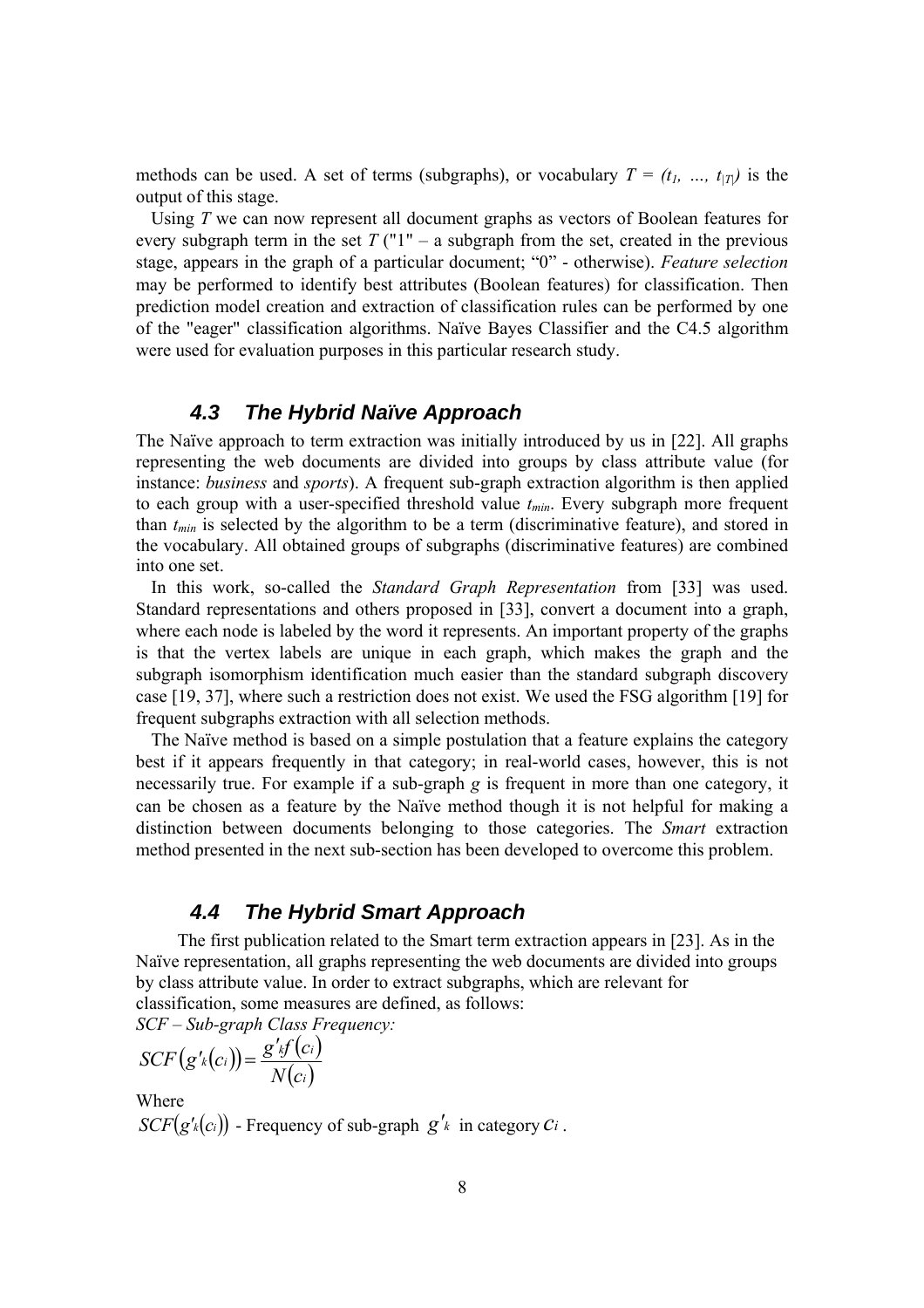$g'$ <sup> $k$ </sup> $f$  $(c_i)$  - Number of graphs containing a sub-graph  $g'$ <sub>k</sub> in category  $c_i$ .  $N(c_i)$  - Number of graphs in category  $ci$ .

*ISF - Inverse Sub-graph Frequency:* 

$$
ISF(g'_{k}(c_{i})) = \begin{cases} \log_{2} \left( \frac{\sum N(c_{i})}{\sum g'_{k}f(c_{i})} \right) & \text{if } \sum g'_{k}f(c_{i}) > 0 \\ \log_{2} \left( 2 \times \sum N(c_{i}) \right) & \text{if } \sum g'_{k}f(c_{i}) = 0 \end{cases} \quad \{ \forall c_{i} \in C; j \neq i \}
$$

*ISF*( $g'_{k}(c_i)$ ) - Measure for inverse frequency of sub-graph  $g'_{k}$  in category  $c_i$ . *N*(*cj*) - Number of graphs in category *cj*.  $g'$ <sub>*kf*</sub> (*c<sub>j</sub>*) - Number of graphs containing  $g'$ <sub>*k*</sub> in category *c<sub>i</sub>*.

And finally we calculate the *CR – Classification Rate*:  $CR(g'_{k}(c_{i})) = SCF(g'_{k}(c_{i})) \times ISF(g'_{k}(c_{i}))$ 

 $CR(g'_{k}(c_{i}))$  - Classification Rate of sub-graph  $g'_{k}$  in category  $c_{i}$ . The interpretation of this measure is how well  $g'$ <sup>*k*</sup> explains category  $c_i$ .  $CR(g'$ <sub>*k*</sub> $(c_i))$  reaches its maximum value when every graph in category  $c_i$  contains  $g'$ <sup>*k*</sup> and graphs in other categories do not contain it at all.

 According to the Smart method, *CRmin* (minimum classification rate) is defined by the user and only sub-graphs with CR value higher than *CRmin* are selected as terms and entered into the vocabulary. The calculation of the Classification Rate for each candidate subgraph is a slightly more complicated and time-consuming procedure in the *Smart* approach than finding only the subgraph frequency because of the *ISF* (Inverse Subgraph Frequency) calculation where graphs from other categories are taken into account. Notwithstanding, as can be seen below, in some cases using Smart representation produces better results in terms of accuracy.

#### *4.5 The Hybrid Smart Approach with Fixed Threshold*

In this type of extraction we define a minimal classification rate *CRmin* together with the minimal frequency threshold  $t_{min}$ . In order to select a subgraph *g'<sub>k</sub>* as relevant for classification, two conditions should be met:

- *SCF*  $(g'_{k}(c_{i})) > t_{min}$
- *CR*  $(g'_{k}(c_i)) > CR_{min}$

The first condition was added because, in some cases, when a subgraph is infrequent in some category but even less frequent or non-existent in other categories it can still pass the *CRmin* threshold. This hypothesis is theoretically logical, but in practice it did not provide a significant improvement in classification accuracy. However, introduction of a fixed threshold for additional elimination of non relevant subgraphs should reduce the computation time. The extraction process is similar to the Smart extraction with one small difference – when Sub-graph Class Frequency *(SCF)* is calculated for a specific term, it is compared to  $t_{min}$ . If  $SCF \leq t_{min}$  – the subgraph is dropped, otherwise we proceed with calculating the classification rate *CR*.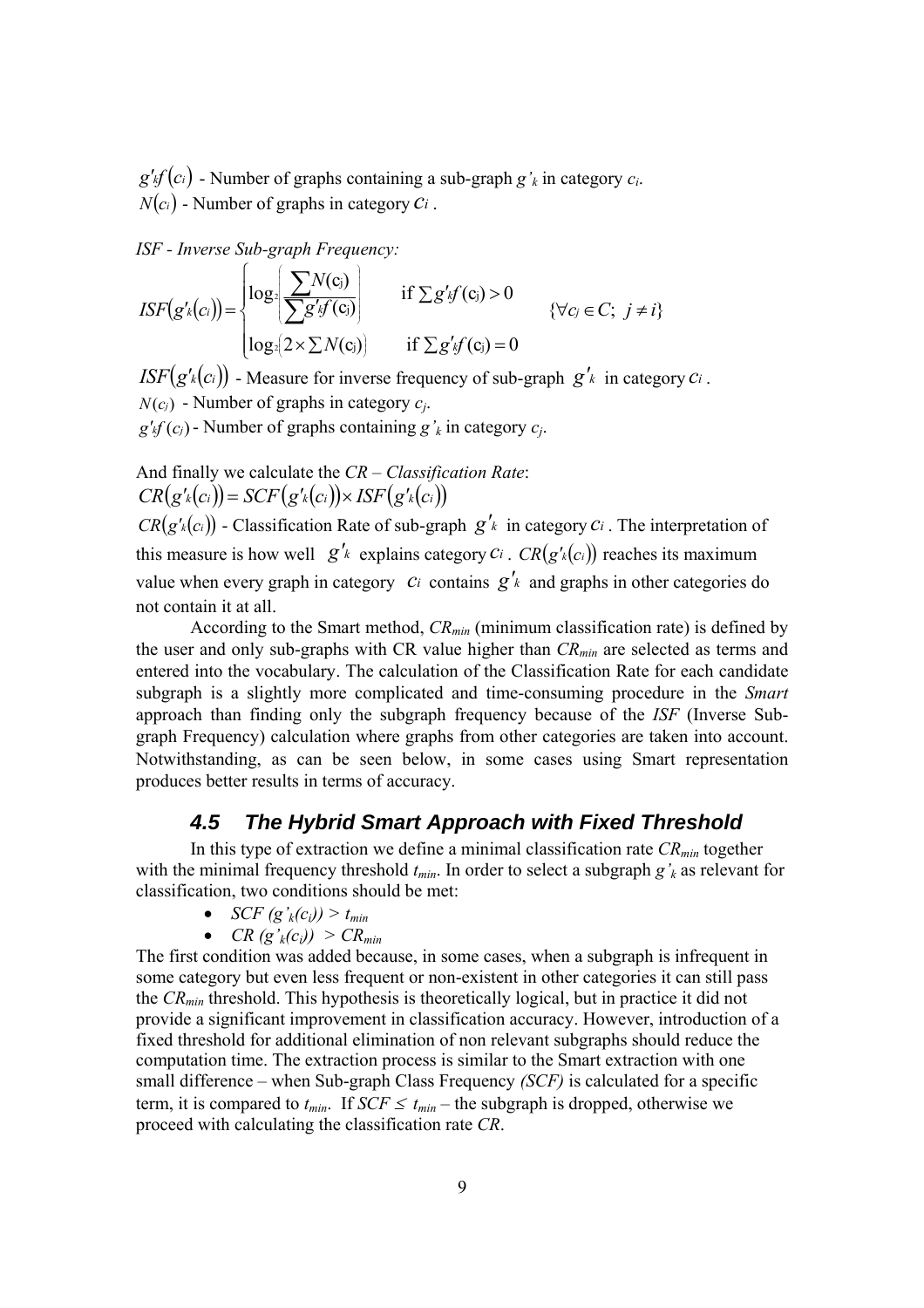# *4.6 Frequent Sub-Graph Extraction*

The input of the sub-graph discovery problem is, in our case, a set of labeled, directed graphs and threshold parameters  $t_{min}$  and/or  $CR_{min}$ . The goal of the frequent sub-graph discovery is to find all connected sub-graphs that satisfy the classification relevancy constraints defined above. Additional property of our graphs is that a labeled vertex is unique in each graph. This fact makes our problem much easier than the standard subgraph discovery case [ 19] where such restriction does not exist. The most complex task in frequent sub-graph discovery problem is the *sub-graph isomorphism identification*<sup>4</sup>. It is known as NP-complete problem when nodes in the graph are not uniquely labeled but in our case it has a polynomial  $O(n^2)$  complexity. We use *breadth first search* (BFS) approach and simplify the FSG algorithm given in [ 19] for sub-graph detection. Our *Naïve* algorithm for frequent subgraph extraction and its notations are presented in Algorithm 1 and Table 1 respectively. First, all frequent nodes in the input set of graphs are detected and inserted into the frequent subgraph set. At each iteration of the *While* loop (Row 3), we try to extend each frequent subgraph of size *k* by finding subgraph isomorphism between it and the graphs from the input set and adding outgoing edge to the subgraph (Row 7). Then we construct a set  $C^k$  of all possible candidate subgraphs (Rows 8 to 13). We store frequent candidates in the frequent set  $F^k$  (Row 14) and return the union of all frequent subgraph sets obtained after each iteration (Row 16). The outline of the *Smart* approach to frequent subgraph extraction is given in Algorithm 2.

 $\overline{a}$ 

| Notation                | Description                             |
|-------------------------|-----------------------------------------|
| G                       | Set of document graphs                  |
| $t_{min}$               | Subgraph frequency threshold            |
| K                       | Number of edges in the graph            |
| G                       | Single graph                            |
| sg                      | Single subgraph                         |
| $sg^k$                  | Subgraph with k edges                   |
| $F^k$                   | Set of frequent subgraphs with k edges  |
| $E^k$                   | Set of extension subgraphs with k edges |
|                         | Set of candidate subgraphs with k edges |
| $C_{\mathcal{K}_{min}}$ | Minimum classification rate             |

<sup>&</sup>lt;sup>4</sup> Means that a graph is isomorphic to a part of another graph.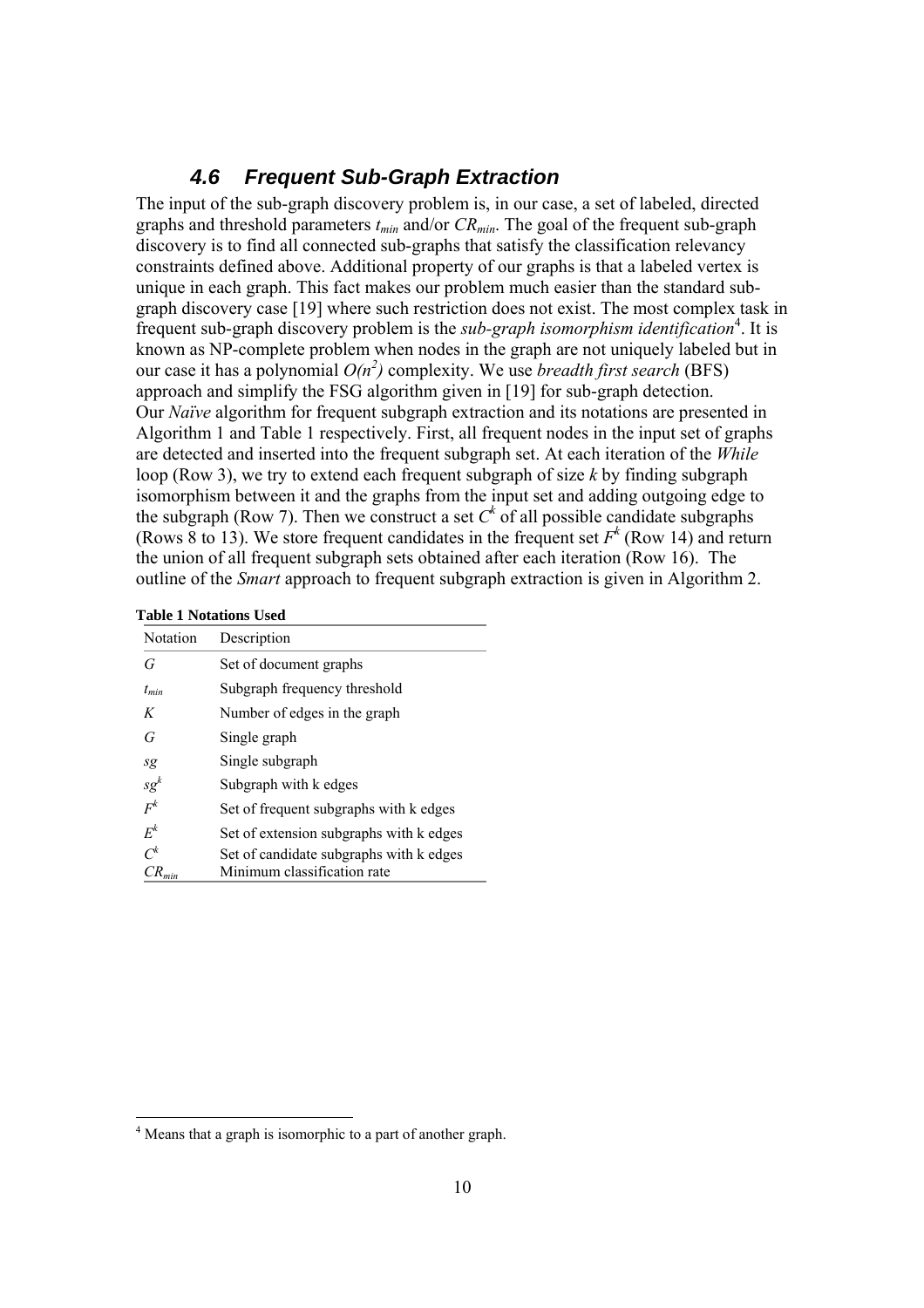Naïve-Extraction (*G*,  $t_{min}$ ) 1:  $F^0$  ← Detect all frequent 1 node subgraphs (vertexes) in *G* 2:  $k \leftarrow 1$ 3: While  $F^{k-1} \neq \emptyset$  Do 4: For Each subgraph  $sg^{k-1} \in F^{k-1}$  Do 5: For Each graph  $g \in G$  Do 6: If  $sg^{k-1} \subseteq g$  Then 7:  $E^k \leftarrow$  Detect all possible k edge extensions of  $sg^{k-1}$  in *g* 8: For Each subgraph  $sg^k \in E^k$  Do 9: If  $sg^k$  already a member of  $C^k$  Then 10:  ${ss^k \in C^k}$ . *Count*++ 11: Else 12:  $sg^k \text{.} Count \leftarrow 1$ 13:  $C^k \leftarrow s g^k$ 14:  $F^k \leftarrow \{ sg^k \text{ in } C^k \mid sg^k \text{. Count} > t_{min} * |G| \}$ 15: *k++* 16: Return  $F^l$ ,  $F^2$ , ...  $F^{k-2}$ 

**Algorithm** 1: The *Naïve* Approach to Frequent Subgraph Extraction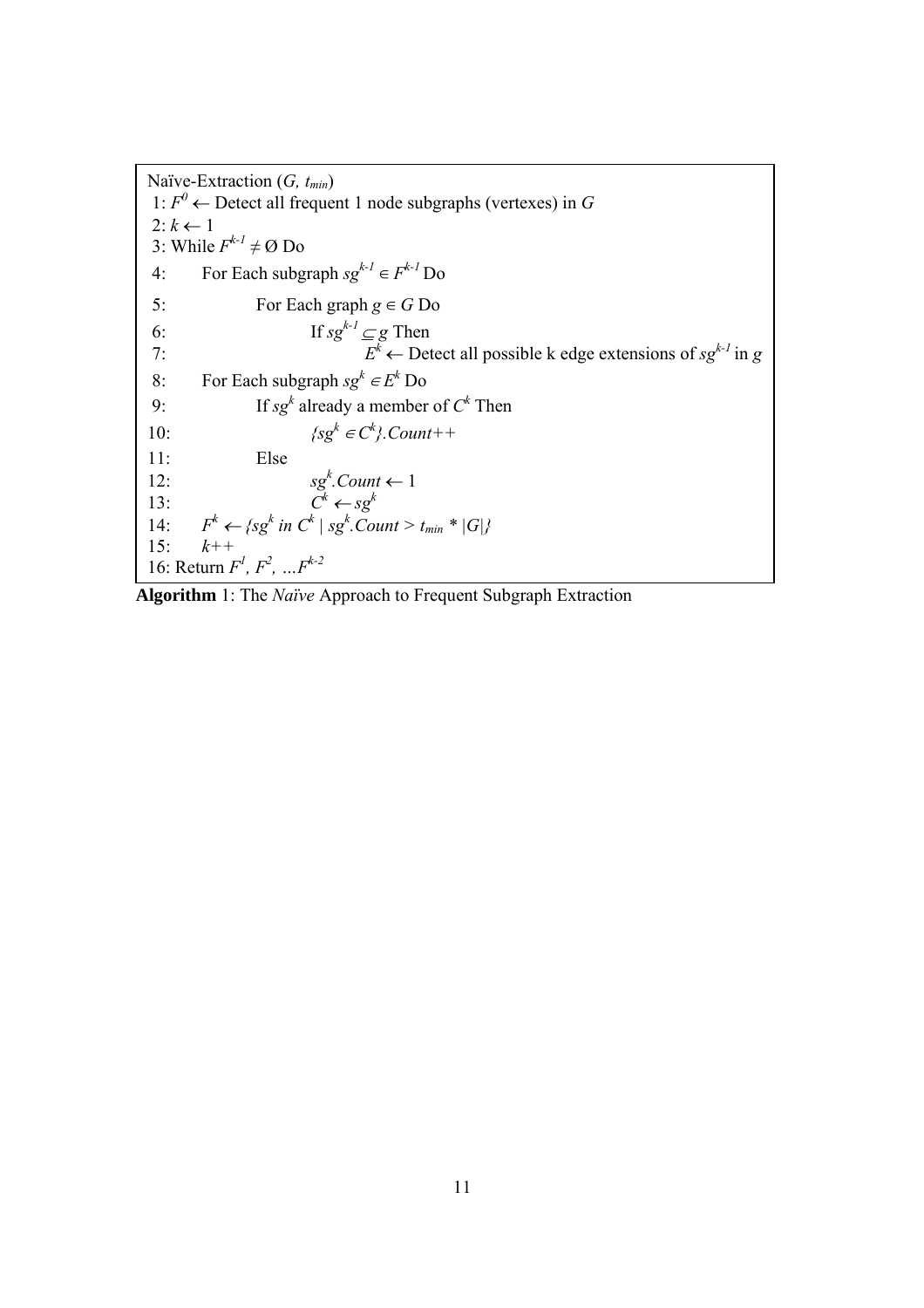Smart-Extraction  $(G, \bar{G}, CR_{min})$ 1:  $F^0$  ← Detect all 1 node subgraphs  $sg^0$  (vertexes) in *G* for which *CR* (sg<sup>0</sup>) > *CRmin*  $2: k \leftarrow I$ 3: While  $F^{k-1}$  ≠ Ø Do 4: For Each subgraph  $sg^{k-1} \in F^{k-1}$  Do 5: For Each graph  $g \in G$  Do 6: If  $sg^{k-1} \subseteq g$  Then 7:  $E^k$  ← Detect all possible *k* edge extensions of  $sg^{k-1}$  in *g* 8: For Each subgraph  $sg^k \in E^k$  Do 9: If  $sg^k$  already a member of  $C^k$  Then 10:  ${ssg^k \in C^k}.SCF = 1/[G]$ 11: Else 12:  $sg^k$ ,  $SCF \leftarrow 1/|G|$ 13:  $\overline{C}^k \leftarrow s g^k$ 14: For Each  $sg^k \in C^k$  Do 15:  $sg^k \text{ISF} \leftarrow \text{ISF} (sg^k, \overline{G})$ 16: *sg*  $k$ *.CR*  $\leftarrow$  *sg*<sup>*k*</sup>*.SCF*  $\times$  *sg*<sup>*k*</sup>*.ISF* 17:  $F^k \leftarrow \{ sg^k \in C^k \mid sg^k.CR > CR_{min} \}$ 18: *k++*  19: Return  $F^1$ ,  $F^2$ , ...  $F^{k-2}$ 

**Algorithm** 2: The *Smart* Approach to Frequent Subgraph Extraction

## *4.7 Computational Complexity*

The computational complexity of our algorithm is similar to the complexity of apriori based *FSG* [ 19] with little differences resulting from the way we are looking for subgraph extensions, that can probably be further optimized. Additional and much more important difference is in subgraph and graph isomorphism identification complexity, which are most time expensive tasks in the process of frequent subgraphs extraction. While graph isomorphism identification is not known to be either P or NP complete [ 13], subgraph isomorphism problem has been shown to be NP complete [ 14]. This, of course, relates to general graph's case when vertices are not uniquely labeled. In our case, graphs are directed and have unique vertices so subgraph isomorphism between graphs  $G_1$  and  $G_2$  $(G_1 \subset G_2)$  can be determined by the following procedure:

1. Check that *G<sub>2</sub>* contains all vertices of  $G_1(\alpha_1(x) = \alpha_2(x) \ \forall \ x \in V_1$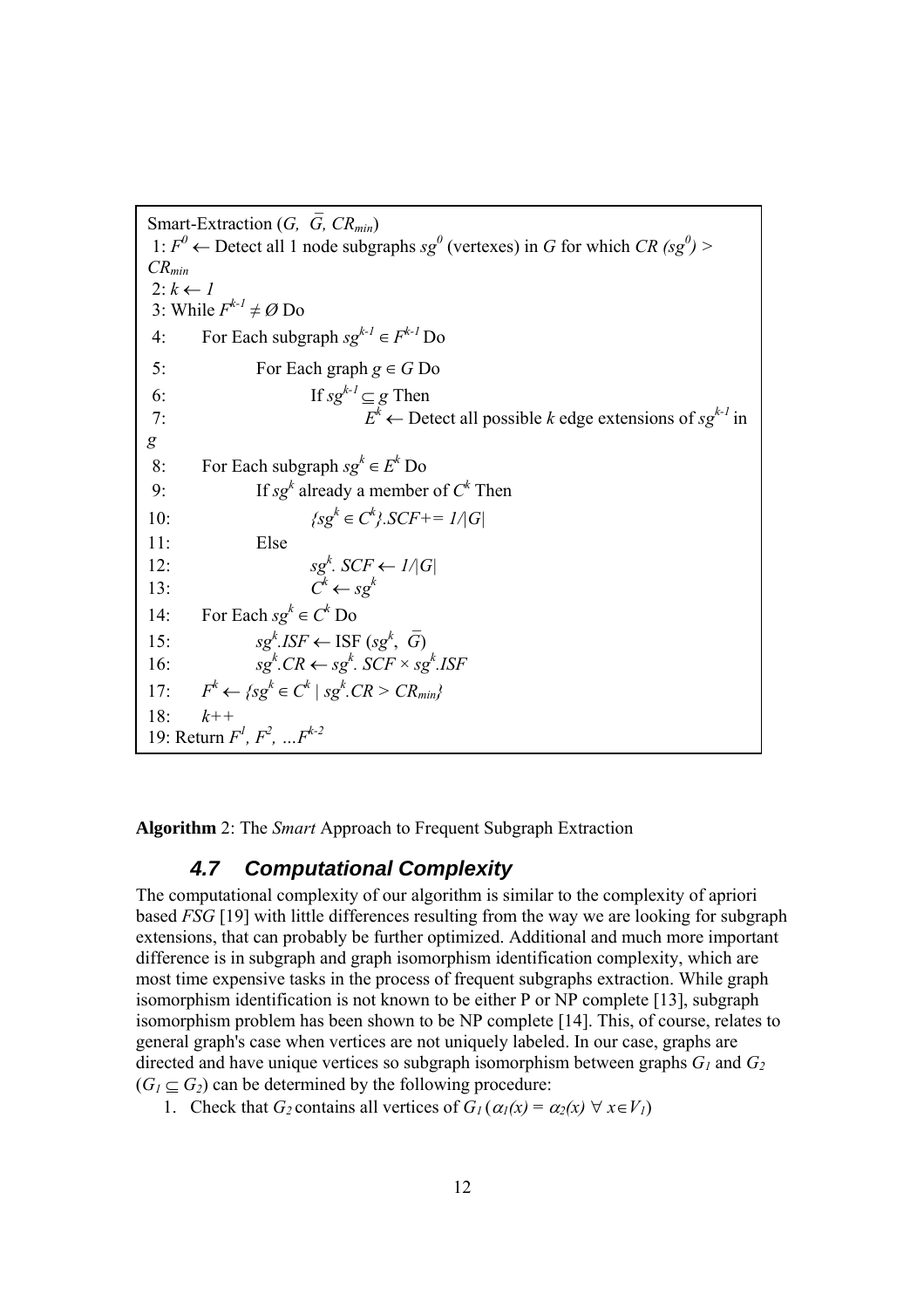2. For each pair of common vertices check that they are connected with the identical labeled edges  $(\beta_1(x, y) = \beta_2(x, y) \ \forall (x, y) \in V_1 \times V_1)$ 

Complexity of the first step is  $O(|V| \times |V2|)$  since we need only to compare each node label of one graph to each node label of another one and determine matching. Complexity of the second step is

$$
\binom{|V_1|}{2} + |s| \times |V_1|^2 = \frac{|V_1|!}{(|V_1| - 2) \times 2!} + |s| \times |V_1|^2 = O(|V_1|^2)
$$

where:  $\sqrt{}$ 

 $\overline{\phantom{a}}$ ⎝

 $\sqrt{ }$ ⎠ ⎞ 2  $\begin{bmatrix} V_1 \\ \vdots \end{bmatrix}$  - possible number of pairs

*|s|* - constant number of sections (three in our standard graph representation) so

 $|s| \times |V_1|^2$  is maximal number of edges connecting nodes in  $|V_1|$ 

Total complexity of subgraph isomorphism identification is

 $O(|V_1| \times |V_2| + |V_1|^2) \le O(|V_2|^2) = O(|V_1|^2)$  where  $|V| = max(|V_1|, |V_2|)$ .

Complexity of graph isomorphism identification is calculated exactly the same way while number of nodes in both graphs is equal  $(|V_1|=|V_2|)$  so  $|V| = |V_1| = |V_2|$ .

# **5 Comparative Evaluation**

# *5.1 Description of Benchmark Data Sets*

In order to evaluate the performance of the methods studied in this work, several experiments were performed using four different collections of web documents, called the F-series  $[2]$ , the J-series  $[3]$ , the K-series  $[4]$  and the U-series  $[10]$ . These four document collections were selected for two major reasons. First, all of the original HTML documents are available for these data sets, which is necessary if the web documents are to be represented using the proposed hybrid methodology. Many other text categorization collections provide only a pre-processed vector representation or the plain text, which are both unsuitable for use with our methods. Second, the ground truth class assignments are provided for each data set, with the classes representing easily understandable groupings that relate to the content of the documents. Most web document collections are not labeled or prepared with some other task in mind than content-related classification (e.g., building a predictive model based on user preferences). In this paper, we compare the bag-of-words representation of these four collections with our hybrid techniques using two model based classifiers: Naïve Bayes and C4.5.

The F-series originally contained 98 documents belonging to one or more of 17 subcategories of four major category areas: *manufacturing, labor, business & finance* and *electronic communication & networking*. Since there are multiple subcategory classifications from the same category area for many of these documents, the number of categories was reduced to just the four major categories mentioned above in order to simplify the problem. There were five documents that had conflicting classifications (i.e., they were classified to belong to two or more of the four major categories) which were removed, leaving a total of 93 documents.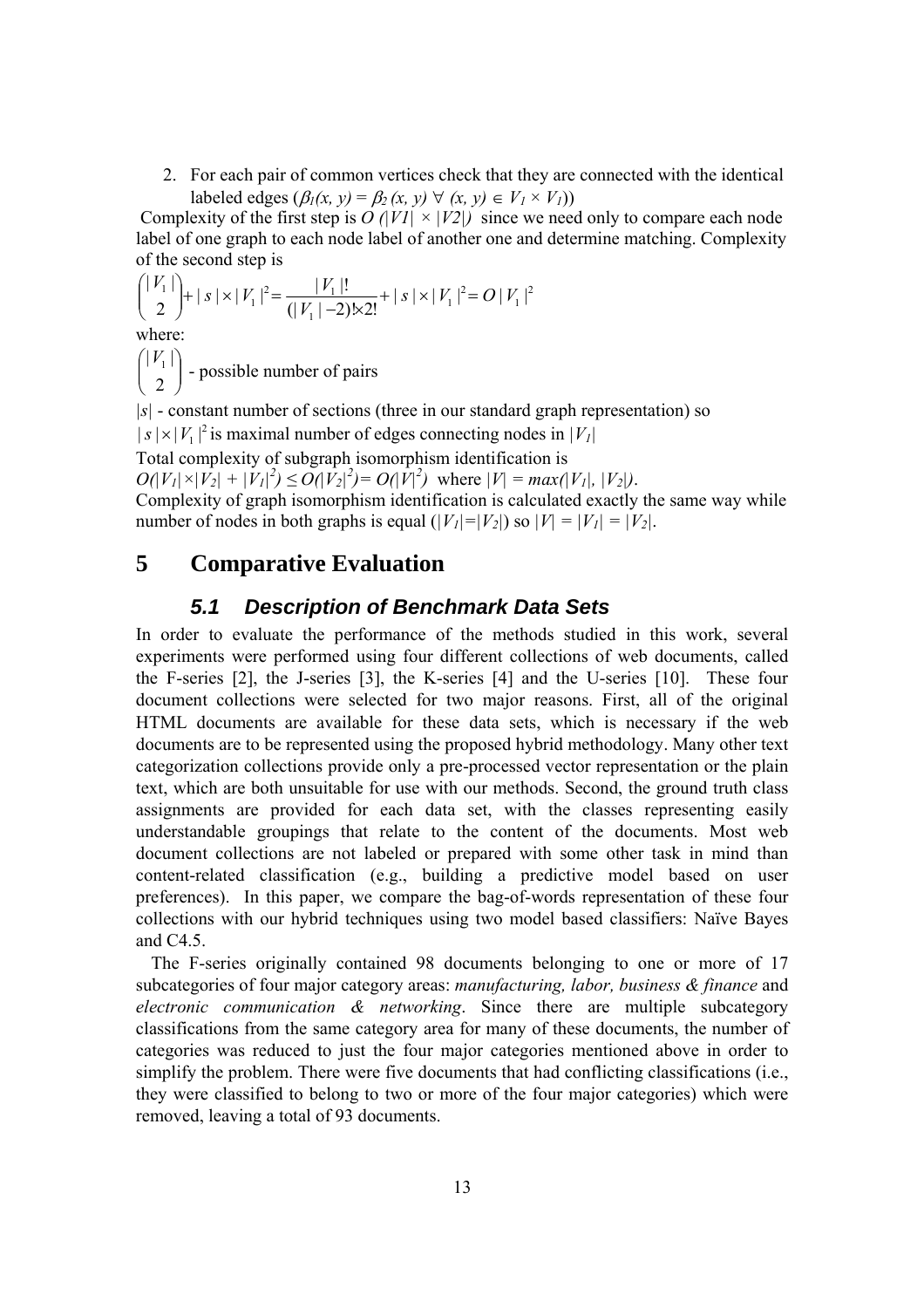The J-series contains 185 documents and ten classes: *affirmative action, business capital, information systems, electronic commerce, intellectual property, employee rights, materials processing, personnel management, manufacturing systems,* and *industrial partnership*. This data set has not been modified for this study.

The K-series consists of 2,340 documents and 20 categories: *business, health, politics, sports, technology, entertainment, art, cable, culture, film, industry, media, multimedia, music, online, people, review, stage, television,* and *variety*. The last 14 categories are subcategories related to entertainment, while the entertainment category refers to entertainment in general. Experiments on this data set are presented in [34]. These were originally news pages hosted at Yahoo (www.yahoo.com). The F, J and K series data sets can be downloaded from the following FTP directory: ftp://ftp.cs.umn.edu/dept/users/boley/PDDPdata.

The U-series is the largest dataset used in this study. It contains 4,167 documents taken from the computer science department of four different universities: Cornell, Texas, Washington, and Wisconsin. Previously documents were divided into seven different categories: *course, faculty, students, project, staff, department* and *other* that catch all other documents. For the classification experiments only four of these classes were used: *course, faculty, students,* and *project*, and the remaining examples were pooled into a single *other* class. This collection can be found and downloaded http://www.cs.cmu.edu/~webkb.

#### *5.2 Preprocessing and Representation*

The following preprocessing steps were applied before using the bag-of-words and hybrid representation techniques:

- All meaningless words ("stopwords") were removed from each document using the list of stopwords given in Appendix B of 33].
- Stemming was done using the Porter stemmer [27].

To construct a dictionary for the bag-of-words representation, *N* most frequent words were selected from each document. Unique words were inserted in the dictionary. The TF (term frequency) approach to word selection is more efficient than the TF-IDF (term frequency – inverted document frequency) scheme, which is popular in the information retrieval [ 31], since it does not require recalculation of all term weights with an addition of every new document to the training corpus. The different values of *N* which were used in these experiments together with the dictionary sizes obtained for the bag-of-words representation can be found in Table 2. Each document was then represented as a vector of Boolean values, 1 for presence and 0 for absence of a dictionary word in the document. The simplest, Boolean representation was chosen to save the preprocessing computations and produce more compact classification models that should maximize the classification speed of unlabeled documents. As can be understood from Table 2, the longest vector (21,463 words) was obtained using the U-series data set and  $N = 100$ . After the representation stage, a classification model was induced from the training documents and applied to the documents in a validation set. Since in some cases the accuracy gap between two different cross validation runs with the same dictionary can reach  $1.5 - 2\%$ , the average of ten runs of a ten-fold cross validation was used as the final accuracy result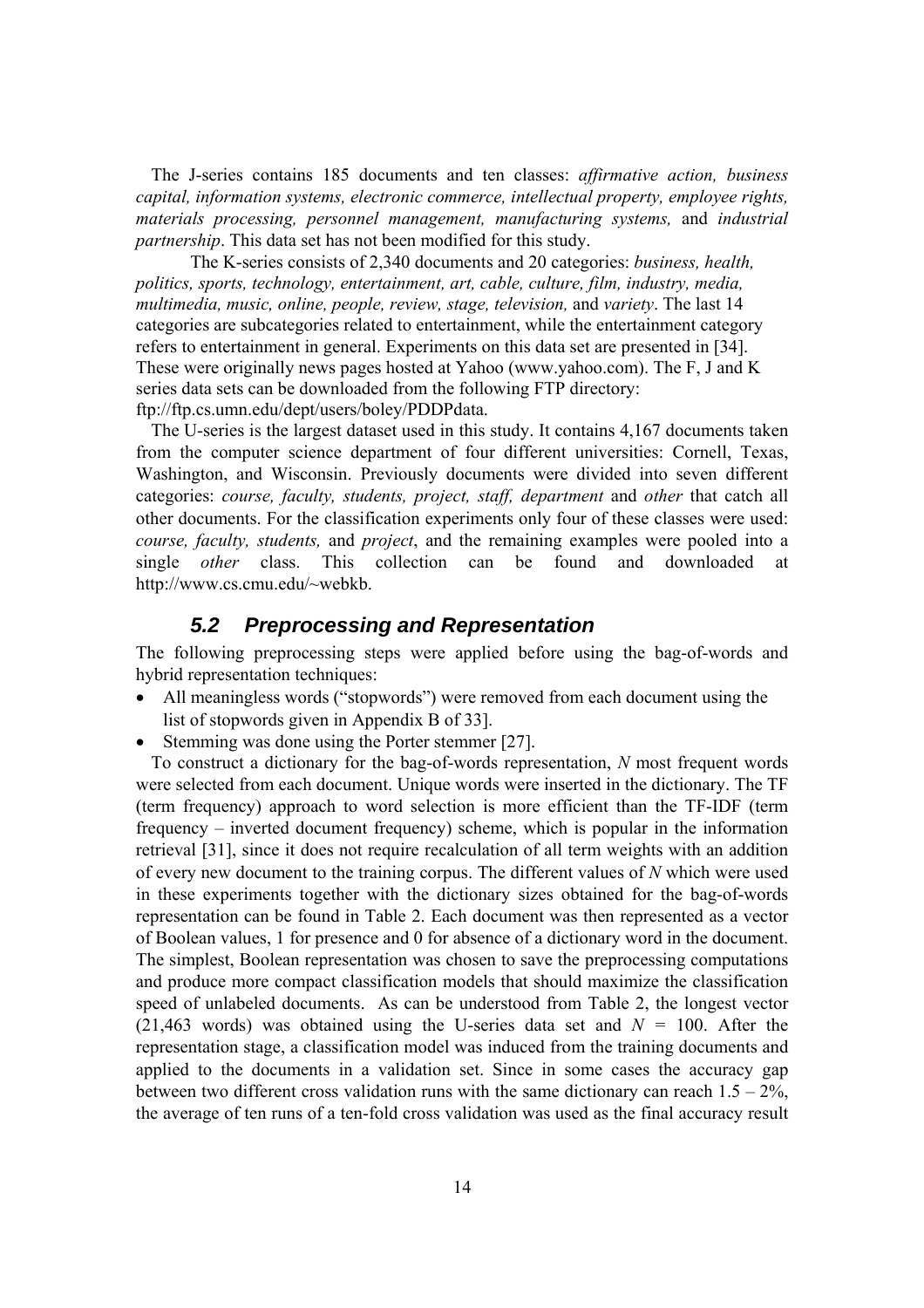for each collection and dictionary size.

| $\boldsymbol{N}$<br>Series | 20   | $\tilde{\phantom{a}}$<br>30 | <b>I</b><br>40 | 50    | 100   |
|----------------------------|------|-----------------------------|----------------|-------|-------|
| F                          | 846  | 1135                        | 1422           | 1695  | 2774  |
| J                          | 1301 | 1773                        | 2173           | 2518  | 3956  |
| K                          | 6553 | 7988                        | 9258           | 10663 | 16874 |
| U                          | 9313 | 11814                       | 13911          | 15594 | 21463 |

**Table 2:** *Dictionary sizes per data set and N* 

As for Hybrid techniques, the same *N* most frequent words in each document were taken for graph construction, that is exactly the same words in the document were used for both the graph creation and the bag-of-words representation. Subgraphs relevant for classification were then extracted using the Naïve, the Smart, and the Smart with Fixed Threshold approaches. A dictionary containing subgraphs instead of simple words was constructed. Each document was then represented as a vector of Boolean values, 1 for presence and 0 for absence of a dictionary term (subgraph) in the document. Hundreds of experiments were performed, with *N* being varied together with  $t_{min}$  and  $CR_{min}$  for the Naïve and the Smart approaches, respectively.

The Smart with Fixed Threshold approach was applied by defining the fixed threshold  $t_{min} = 0.1$  together with  $CR_{min}$ , and performing smart extraction. The value of  $t_{min}$  was not chosen arbitrarily. The assumption was that subgraphs that appear in less than 10% of the graphs cannot be attributes.

# *5.3 Comparison of Hybrid and Bag-of-words Representations Using the C4.5 Classifier*

Only the best results for each technique are presented here. Classification results for F, J, K and U-series are given in Figures 3, 4, 5, and 6, respectively.

As can be seen from the figures, in all cases the Hybrid approaches achieved better classification results than the regular Vector Space Model (bag-of-words) representation, especially in F, J and U-series data sets where all Hybrid representations showed much better results for all values of *N*. In the K-series data set case (Figure 5), the bag-of-words representation outperformed the Hybrid Smart and the combined approach for some values of *N*. However, the best classification accuracy was still found to belong to the Hybrid Naïve method. The values of input parameters together with the subgraph dictionary sizes for the best accuracy results are shown in Table 3. The best accuracy results for each data set across all methods are emphasized in bold and it can be easily seen that they were all produced by the hybrid techniques with mostly minor differences between various hybrid representations. Using the Normal approximation to the Binomial distribution, all best accuracy results of the hybrid methods were found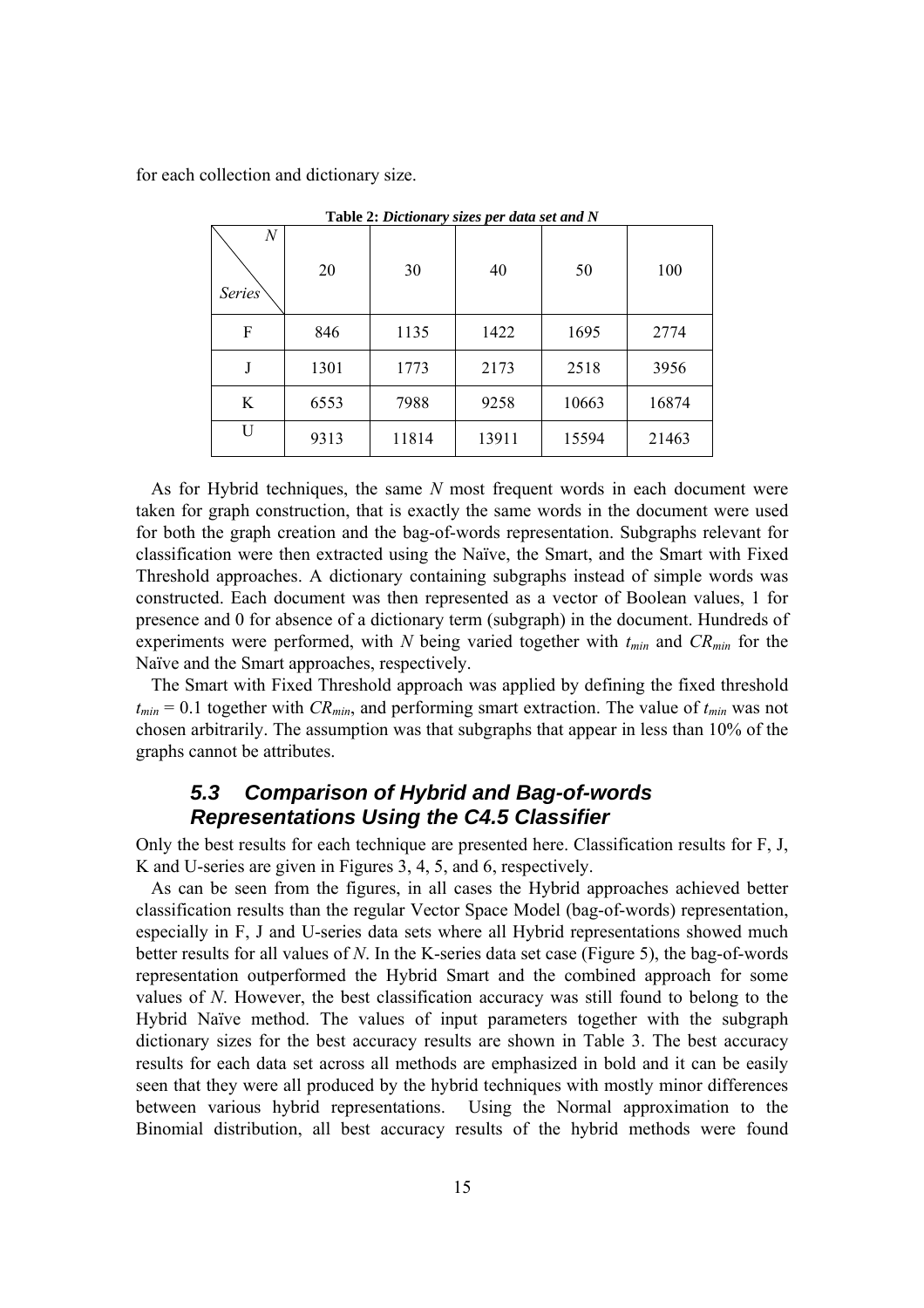significantly higher than the best results of the bag-of-words representation (at the significance level lower than 0.001).

[Figure 3: Comparative results for F-series with C4.5 classifier]

[Figure 4: Comparative results for J-series with C4.5 classifier]

[Figure 5: Comparative results for K-series with C4.5 classifier]

[Figure 6: Comparative results for U-series with C4.5 classifier]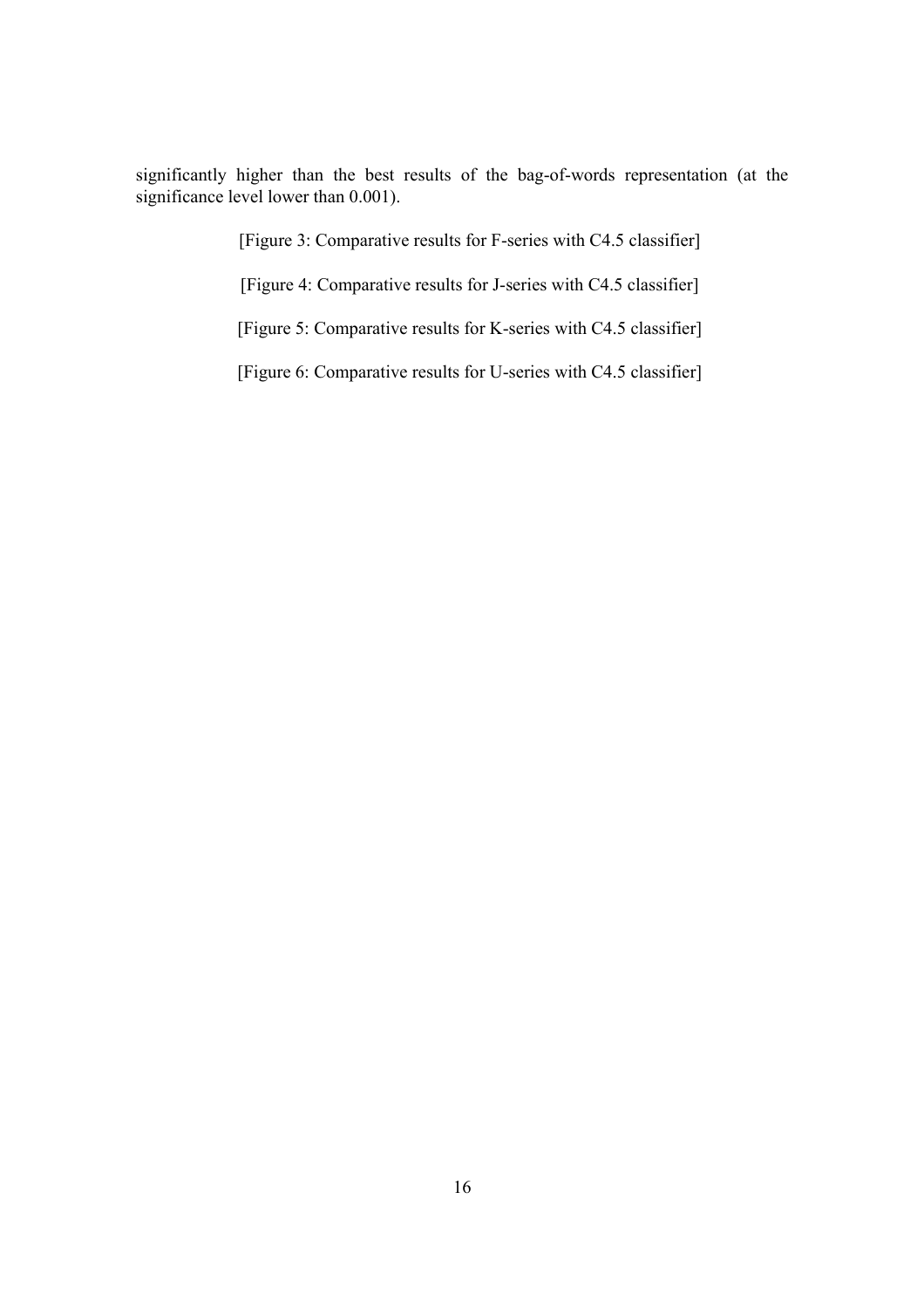| Data Set | Method                                          | Number of<br>Frequent<br>Words<br>Used for<br>Dictionary<br>or Graph<br>Creation<br>$\boldsymbol{N}$ | Minimal<br>Subgraph<br>Frequency<br>Threshold<br>tmin | Minimal<br>Classification<br>Rate<br><b>CRmin</b> | Dictionary<br>Size | Accuracy |
|----------|-------------------------------------------------|------------------------------------------------------------------------------------------------------|-------------------------------------------------------|---------------------------------------------------|--------------------|----------|
|          | Hybrid<br>Smart                                 | 50                                                                                                   | n/a                                                   | 0.8                                               | 411                | 86.56%   |
|          | Hybrid<br>Naïve                                 | 50                                                                                                   | 0.2                                                   | n/a                                               | 152                | 86.02%   |
| F-series | <b>Hybrid</b><br>with Fixed<br><b>Threshold</b> | 50                                                                                                   | 0.1                                                   | 0.8                                               | 300                | 88.6%    |
|          | Bag-of-<br>words                                | 20                                                                                                   | n/a                                                   | n/a                                               | 846                | 78.06%   |
| J-series | <b>Hybrid</b><br><b>Smart</b>                   | 30                                                                                                   | n/a                                                   | 1.2                                               | 2503               | 85.24%   |
|          | Hybrid<br>Naïve                                 | 20                                                                                                   | 0.15                                                  | n/a                                               | 1668               | 84.65%   |
|          | Hybrid with<br>Fixed<br>Threshold               | 20                                                                                                   | 0.1                                                   | 0.7                                               | 1635               | 83.41%   |
|          | Bag-of-<br>words                                | 50                                                                                                   | n/a                                                   | n/a                                               | 2518               | 58.32%   |
| K-series | Hybrid<br>Smart                                 | 20                                                                                                   | n/a                                                   | 1.1                                               | 2102               | 74.68%   |
|          | <b>Hybrid</b><br><b>Naïve</b>                   | 100                                                                                                  | 0.25                                                  | n/a                                               | 24.35              | 78.18%   |
|          | Hybrid with<br>Fixed<br>Threshold               | 100                                                                                                  | 0.1                                                   | 1.4                                               | 3644               | 73.86%   |
|          | Bag-of-<br>words                                | 50                                                                                                   | n/a                                                   | n/a                                               | 10663              | 73.01%   |
| U-series | <b>Hybrid</b><br><b>Smart</b>                   | 100                                                                                                  | n/a                                                   | 1.1                                               | 64                 | 82.44%   |
|          | Hybrid<br>Naïve                                 | 100                                                                                                  | 0.1                                                   | n/a                                               | 360                | 81.75%   |
|          | Hybrid with<br>Fixed<br>Threshold               | 100                                                                                                  | 0.1                                                   | $\mathbf{1}$                                      | 80                 | 82%      |
|          | Bag-of-<br>words                                | 20                                                                                                   | n/a                                                   | n/a                                               | 9313               | 78.11%   |

**Table 3:** *Input parameters and obtained dictionary sizes for the best accuracy results* **(C4.5)** 

The times needed to build a classification model and categorize one document in the Useries data set, which was the most time-consuming task in our experiments, were also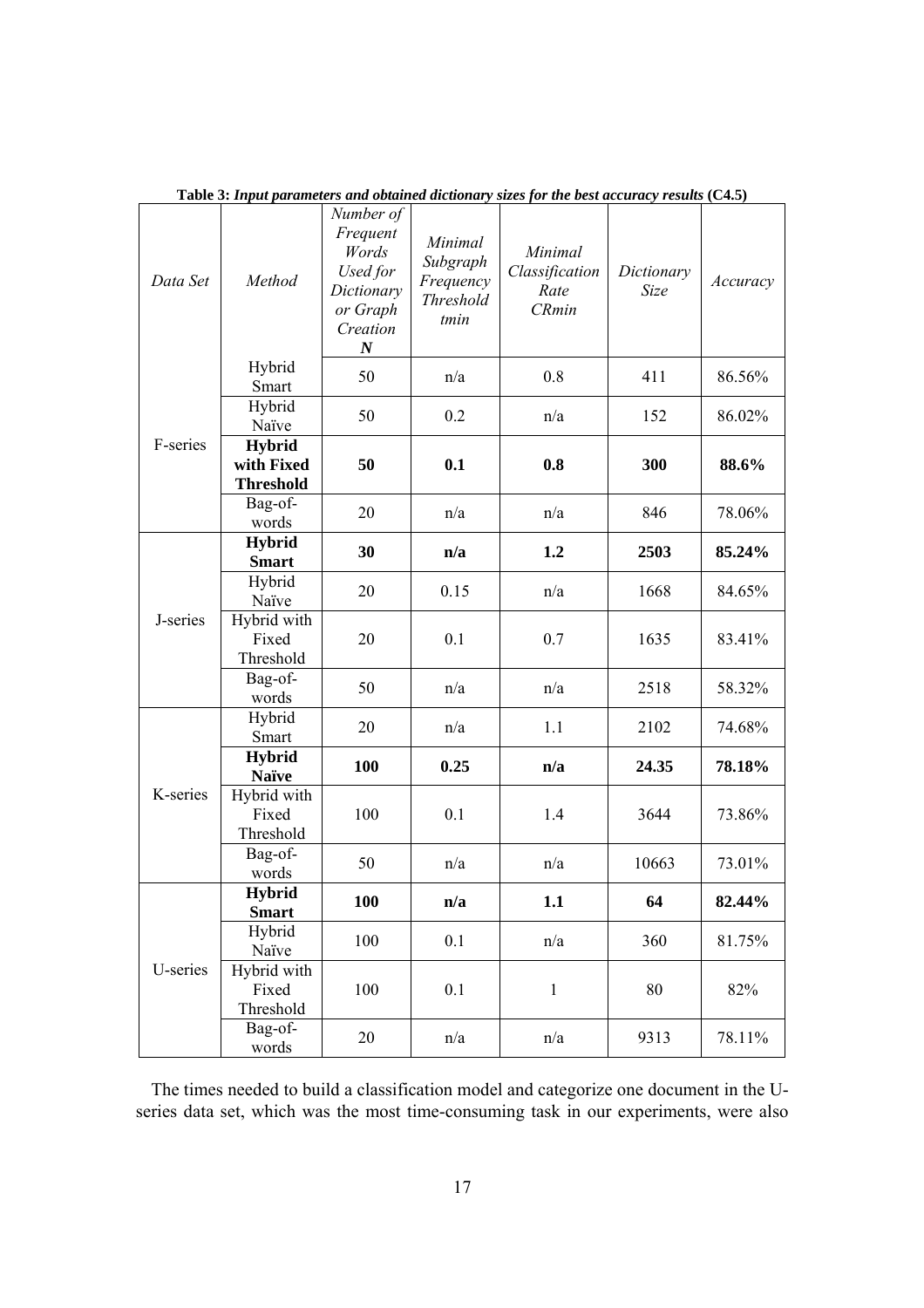measured and compared. The time required for each procedure was measured on the same system under the same operation conditions: a 2GHz Pentium 4 processor with one Gigabyte of RAM. Execution time was measured for the most accurate cases (see Table 3) of each approach. The total time span needed to create a classification model with each method is given in Table 4. It is called the offline classification time because the classification model is usually constructed before the massive categorization stage and does not change in the process<sup>5</sup>. The model generation stage consists of the following steps applied to the training collection of documents:

- 1. *Time to Build Graphs* time needed to build graphs from each document in the collection (not relevant for the bag-of-words representation)
- 2. *Time to Build Dictionary* for the Hybrid technique this is the time needed to extract relevant subgraphs, while for the bag-of-words it is the time needed to find and combine the most frequent words from every document.
- 3. *Time to Construct Vectors* time required for documents representation in the vector format.
- 4. *Time to Induce Classification Model* inducing a classification model from the feature vectors with a classification algorithm (e.g., C4.5 or Naïve Bayes Classifier).

It is interesting to note that the extraction process using the Smart method took much more time than the Naive Hybrid technique. Such a difference occurred because an infrequent subgraph cannot be dropped without calculating its *CR*. Another fact which catches one's attention is that creating a dictionary using the hybrid approach with fixed threshold (subgraphs extraction) is faster than creating a dictionary for bag-of-words, even for relatively small *N* (20 in this case). All Hybrid techniques also demonstrated faster document representation and model creation times than the bag-of-words representation. This fact can be easily explained by the size of the dictionary obtained using the hybrid approaches, which is much smaller than the dictionary used with the bag-of-words representation (see Table 3). Finally, the shortest total time is reached with the Hybrid Smart approach using a fixed threshold, where nearly the highest accuracy is also reached.

The average time needed to classify one document, or *online classification time,* for current cases is presented in Table 5. This parameter is much more important than the model generation time when real-time categorization of massive web document streams is required. As can be seen, documents represented by the hybrid techniques are classified much faster than documents represented as "bags of words". This is due to the relatively small dictionary size and the resultant smaller decision-tree model.

 $\overline{a}$ 

<sup>&</sup>lt;sup>5</sup> *Incremental* induction of classification models is beyond the scope of this research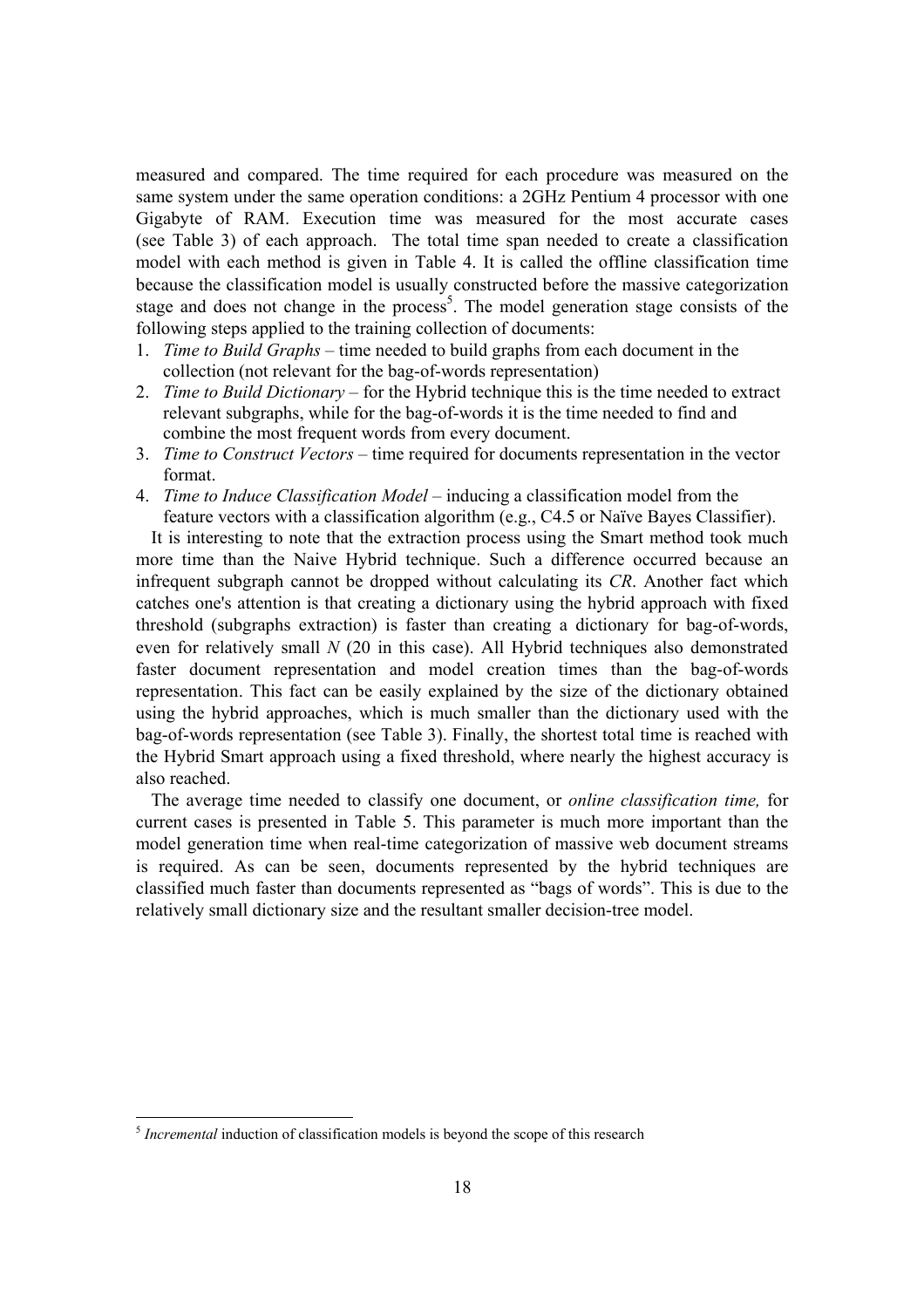| Data<br>Set    | Method                               | Time<br>to Build<br>Graphs<br>(sec) | Time to Build<br>Dictionary<br>(sec) | Time to<br>Construct<br>Vectors<br>(sec) | Time to<br><b>Build</b><br>Classification<br>Model<br>(sec) | <b>Total Time</b><br>Offline<br>(sec) |
|----------------|--------------------------------------|-------------------------------------|--------------------------------------|------------------------------------------|-------------------------------------------------------------|---------------------------------------|
|                | Hybrid<br>Smart                      | 223.2                               | 2628.56                              | 5.59                                     | 4.36                                                        | 2861.71                               |
|                | Hybrid<br>Naïve                      | 223.2                               | 43.4                                 | 31.16                                    | 76.59                                                       | 374.35                                |
| $U-$<br>series | Hybrid<br>with<br>Fixed<br>Threshold | 223.2                               | 66.35                                | 7.47                                     | 6.09                                                        | 303.11                                |
|                | Bag-of-<br>words                     | n/a                                 | 300.9                                | 133.2                                    | 330.32                                                      | 764.42                                |

**Table 4:** *Total time needed to induce a classification model (C4.5)* 

| Table 5: Average time to classify one document $(C4.5)$ – U Series |  |  |  |  |  |  |  |  |  |
|--------------------------------------------------------------------|--|--|--|--|--|--|--|--|--|
|--------------------------------------------------------------------|--|--|--|--|--|--|--|--|--|

| Method                      | Average Time to Classify One<br>Document(sec) |
|-----------------------------|-----------------------------------------------|
| <b>Hybrid Smart</b>         | $2.88 \times 10^{-4}$                         |
| Hybrid Naïve                | $4.56 \times 10^{-4}$                         |
| Hybrid with Fixed Threshold | $3.12 \times 10^{-4}$                         |
| Bag-of-words                | $1.68 \times 10^{-3}$                         |
|                             |                                               |

In this study, we were also interested to explore in more details the added value of multi-node subgraphs, since single-node subgraphs are equivalent to the bag-of-words model. We define a multi-node graph as the one that contains two or more nodes. Obviously, the presence of such graphs into a term set *T* makes the difference between the hybrid and bag-of-words representations. In Figures 7-10 we show the percentage of multi-node subgraphs in term sets *T* for the best classification accuracy results in each document collection. As can be seen in Figure 7, for instance, with the Hybrid Naïve representation and 20 node document graph size we have more than 50% multi-node subgraphs in the term set *T*. It is noteworthy that a relatively high percentage of multinode subgraphs was found in J and K series collections so the impact of multi-node subgraphs in those collections was high too. As a rule we can say that the amount and the resulting impact of multi-node subgraphs were found significant in most cases.

[Figure 7: Percentage of Multi-Node Sub-Graphs in T for F-Series (Best C4.5 results)

[Figure 8: Percentage of Multi-Node Graphs in T for C4.5, J-Series (Best C4.5 results)]

[Figure 9: Percentage of Multi-Node Graphs in T for C4.5, K-Series (Best C4.5 results)]

[Figure 10: Percentage of Multi-Node Graphs in T for C4.5, U-Series (Best C4.5 results)]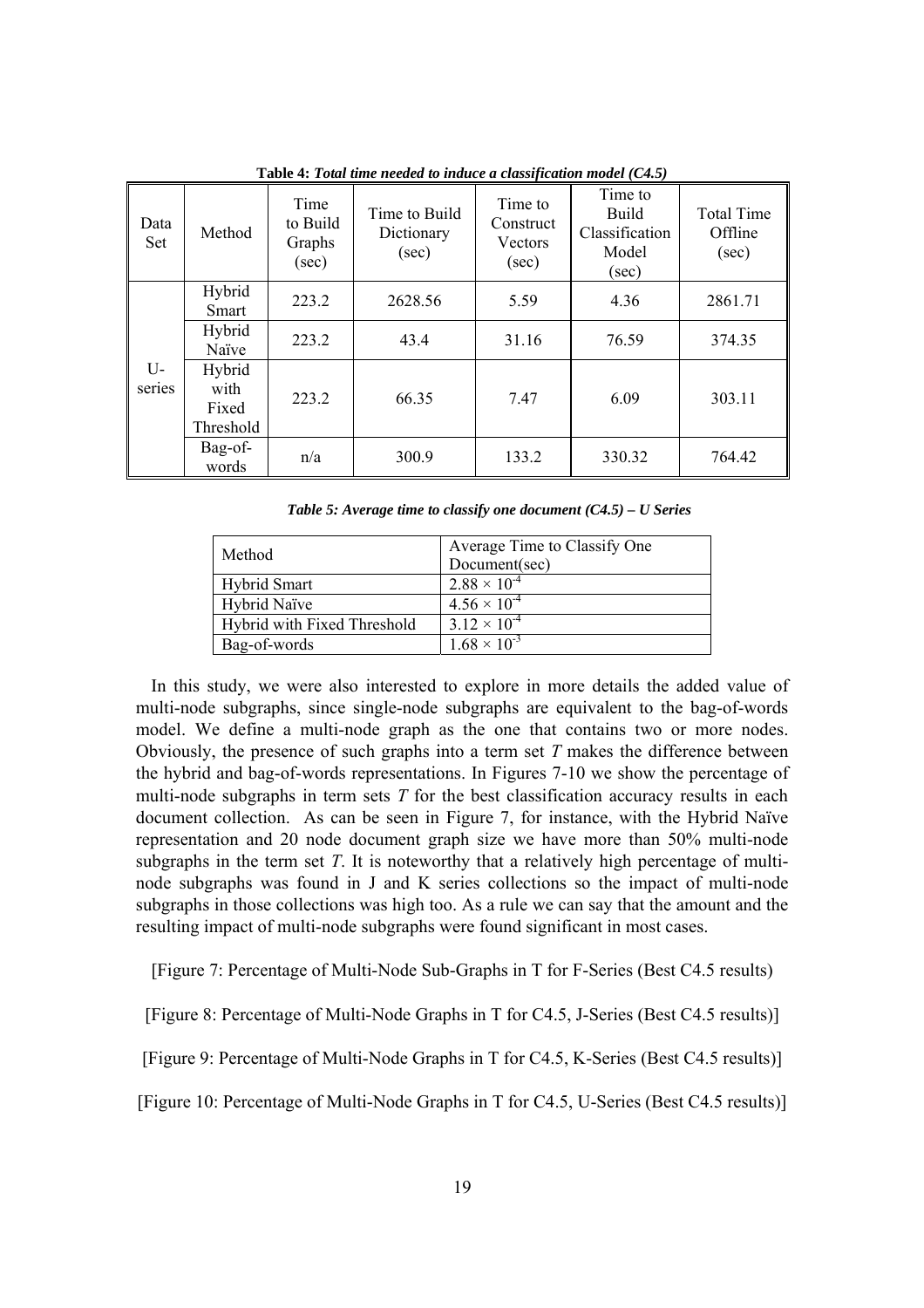# *5.4 Comparison of Hybrid and Bag-of-words Representations Using Probabilistic Naïve Bayes Classifier*

In the experiments using the Naïve Bayes Classifier (NBC) the same preprocessing stages as in the previous section were performed. Exactly the same input parameter values and document representations were used in the empirical evaluation. Since the document representation stage remained unchanged, the dictionaries used for the C4.5 runs stayed exactly the same. Accuracy results for the F, J, K and U-series collections are presented in Figures 11-14, respectively. An overview of the best accuracy results along with the corresponding input parameters and dictionary sizes are given in Table 6. The best accuracy results for each data set across all methods are again emphasized in bold. In case of the Naïve Bayes (NBC), the hybrid techniques are better than the bag-of-words representation for three document collections out of four (F, J, and U-series). All differences are statistically significant at the level lower than 0.001. However, for the Kseries collection (see Figure 13), the bag-of-words representation achieved slightly better accuracy results for most values of *N*. This may be explained by the NBC's ability to perform well with a large number of uncorrelated or weakly correlated features.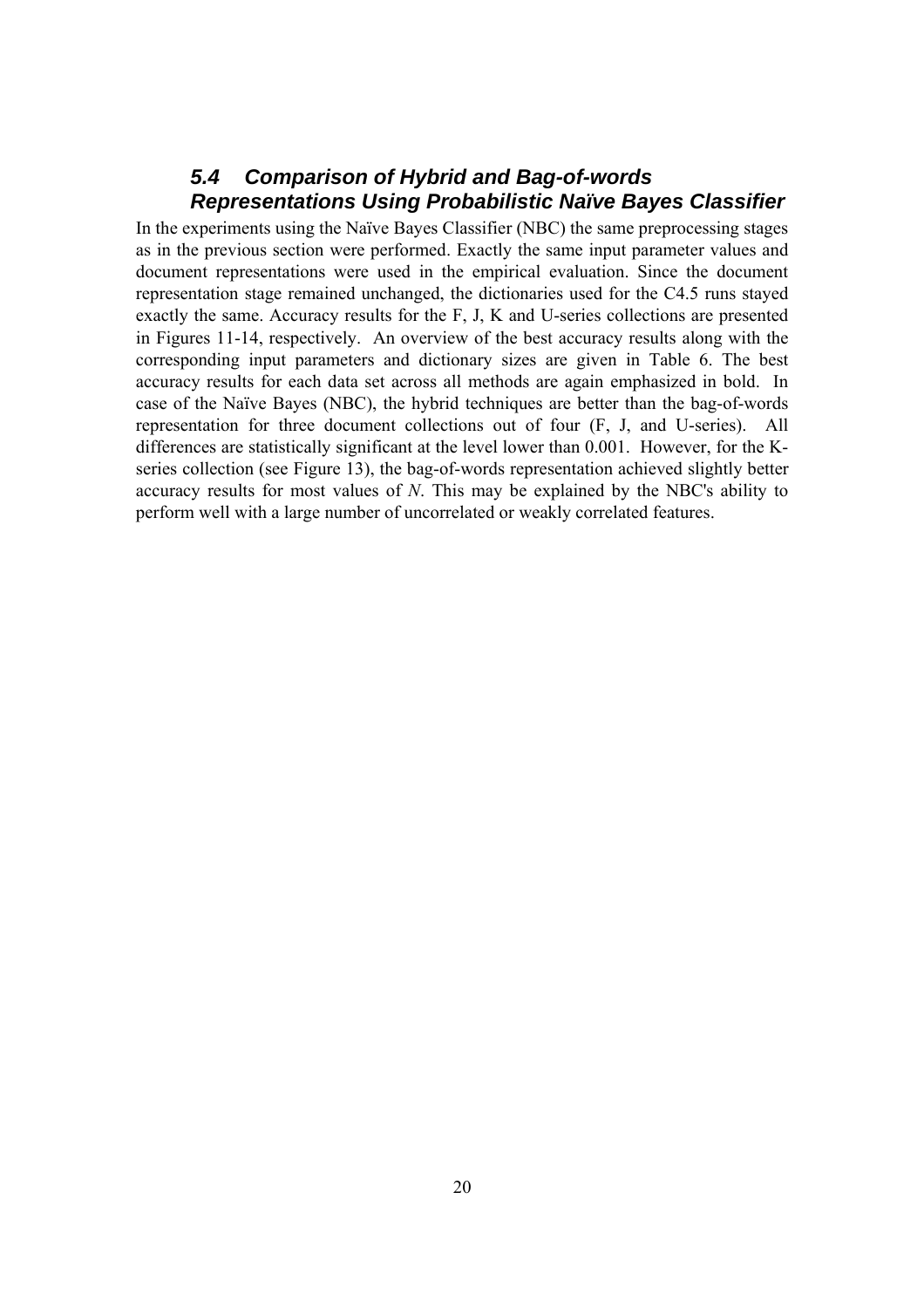| Data Set | Method                                          | Number of<br>Frequent<br>Words<br>Used for<br>Dictionary<br>or Graph<br>Creation<br>$\boldsymbol{N}$ | Minimal<br>Subgraph<br>Frequency<br>Threshold<br>tmin | Minimal<br>Classification<br>Rate<br>CRmin | Dictionary<br><b>Size</b> | Accuracy |
|----------|-------------------------------------------------|------------------------------------------------------------------------------------------------------|-------------------------------------------------------|--------------------------------------------|---------------------------|----------|
|          | Hybrid<br>Smart                                 | 50                                                                                                   | 1.2                                                   | n/a                                        | 108                       | 94.84%   |
|          | Hybrid<br>Naïve                                 | 50                                                                                                   | 0.2                                                   | n/a                                        | 152                       | 94.84%   |
| F-series | <b>Hybrid</b><br>with Fixed<br><b>Threshold</b> | 50                                                                                                   | 0.1                                                   | 1.3                                        | 93                        | 95.27%   |
|          | Bag-of-<br>words                                | 20                                                                                                   | n/a                                                   | n/a                                        | 846                       | 91.16%   |
| J-series | Hybrid<br>Smart                                 | 100                                                                                                  | n/a                                                   | 1.8                                        | 347                       | 84.49%   |
|          | <b>Hybrid</b><br><b>Naïve</b>                   | 100                                                                                                  | 0.4                                                   | n/a                                        | 202                       | 90.7%    |
|          | Hybrid with<br>Fixed<br>Threshold               | 30                                                                                                   | 0.1                                                   | 0.9                                        | 567                       | 83.46%   |
|          | Bag-of-<br>words                                | 20                                                                                                   | n/a                                                   | n/a                                        | 1301                      | 57.68%   |
|          | Hybrid<br>Smart                                 | 100                                                                                                  | n/a                                                   | 1.8                                        | 891                       | 75.18%   |
|          | Hybrid<br>Naïve                                 | 20                                                                                                   | 0.15                                                  | n/a                                        | 497                       | 73.55%   |
| K-series | Hybrid with<br>Fixed<br>Threshold               | 100                                                                                                  | 0.1                                                   | 0.9                                        | 1575                      | 75.43%   |
|          | Bag-of-<br>words                                | 20                                                                                                   | n/a                                                   | n/a                                        | 6553                      | 76.97%   |
| U-series | <b>Hybrid</b><br><b>Smart</b>                   | <b>100</b>                                                                                           | n/a                                                   | 1.2                                        | 48                        | 78.97%   |
|          | Hybrid<br>Naïve                                 | 20                                                                                                   | 0.2                                                   | n/a                                        | 24                        | 76.53%   |
|          | Hybrid with<br>Fixed<br>Threshold               | 100                                                                                                  | 0.1                                                   | 1.2                                        | 48                        | 78.97%   |
|          | Bag-of-<br>words                                | 100                                                                                                  | n/a                                                   | n/a                                        | 21463                     | 72.59%   |

**Table 6:** *Input parameters and obtained dictionary sizes for the best accuracy results (NBC)*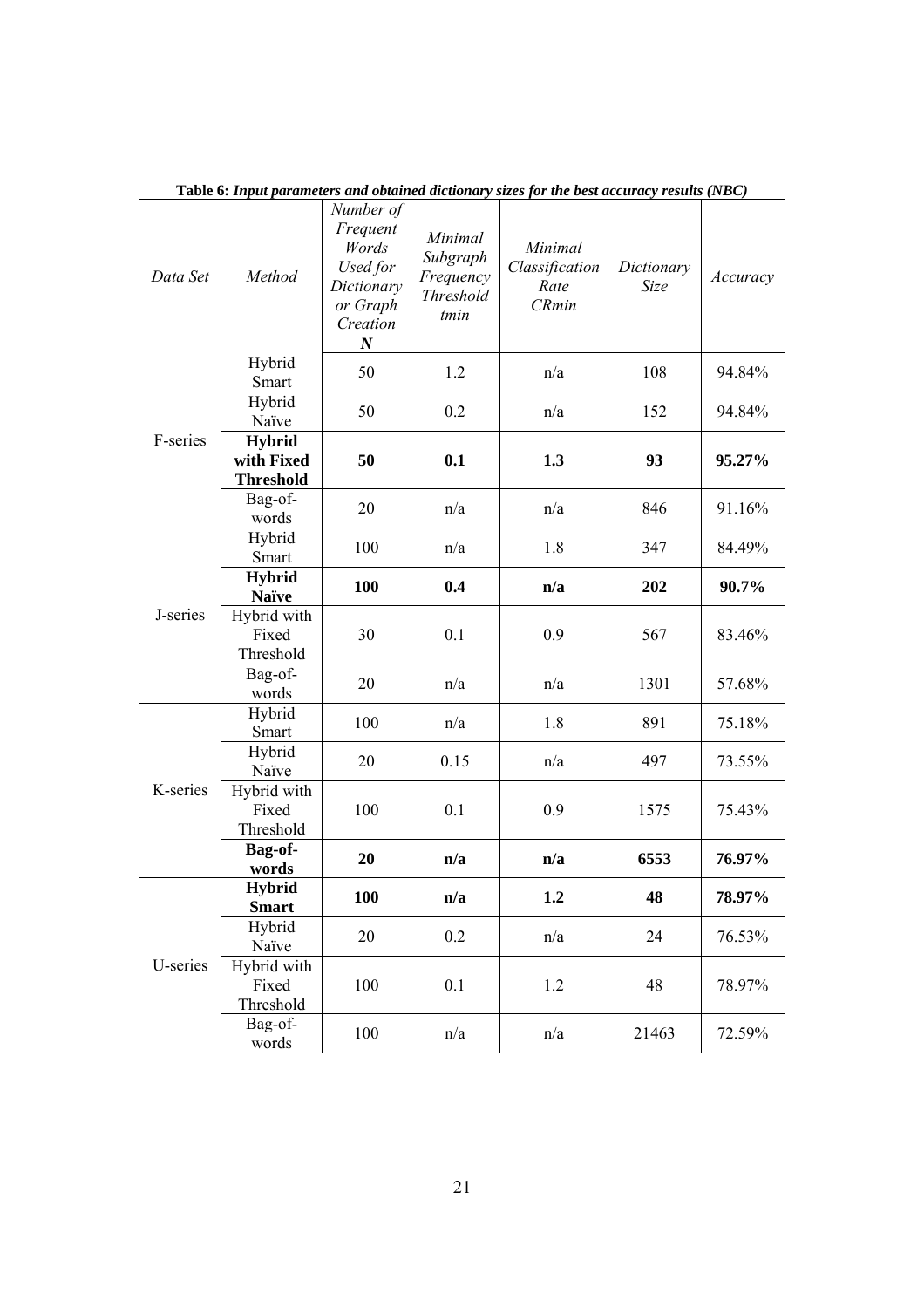[Figure 11: Comparative results for F-series with Naïve Bayes Classifier]

[Figure 12: Comparative results for J-series with Naïve Bayes Classifier]

[Figure 13: Comparative results for K-series with Naïve Bayes Classifier]

[Figure 14: Comparative results for U-series with Naïve Bayes Classifier]

Comparative timing results for classification model creation and single document categorization are given in Tables 6 and 7, respectively. The classification model induction took more time with the Hybrid Smart extraction than with the bag-of-words, but other hybrid techniques succeeded in performing faster. Computational time reduction with other hybrid approaches is explained by the presence of a fixed frequency threshold that helps to remit the number of candidate subgraphs. A significant improvement is also seen in the average time required to classify one document using all hybrid approaches vs. the bag-of-words, which, of course, results from a smaller dictionary size, obtained by the hybrid methods. The percentages of multi-node subgraphs in term sets *T* that provided the best NBC accuracy results in each document collection were similar to the best term sets used by the C4.5 algorithm and we do not show them here due to space limitations.

| Data<br>Set  | Method                               | Time to<br>Build<br>Graphs(sec) | Time to Build<br>Dictionary(sec) | Time to<br>Construct<br>Vectors(sec) | Time to<br><b>Build</b><br>Classification<br>Model(sec) | <b>Total Time</b><br>Offline(sec) |
|--------------|--------------------------------------|---------------------------------|----------------------------------|--------------------------------------|---------------------------------------------------------|-----------------------------------|
|              | Hybrid<br>Smart                      | 223.2                           | 2460.87                          | 4.21                                 | 0.12                                                    | 2688.4                            |
| U-<br>series | Hybrid<br>Naïve                      | 283.64                          | 1.46                             | 0.5                                  | 0.08                                                    | 285.68                            |
|              | Hybrid<br>with<br>Fixed<br>Threshold | 223.2                           | 62.3                             | 4.19                                 | 0.12                                                    | 289.81                            |
|              | Bag-of-<br>words                     | n/a                             | 51.55                            | 286.34                               | 42.62                                                   | 380.51                            |

**Table 7:** *Total time needed to create classification model (NBC)* 

**Table 8:** *Average time to classify one document (NBC) – U Series*

| Method              | Average Time to Classify One |
|---------------------|------------------------------|
|                     | Document(sec)                |
| <b>Hybrid Smart</b> | $1.2 \times 10^{-3}$         |
| Hybrid Naïve        | $6.49 \times 10^{-4}$        |
| Hybrid with Fixed   | $5.7 \times 10^{-4}$         |
| Threshold           |                              |
| Bag-of-words        | 0.125                        |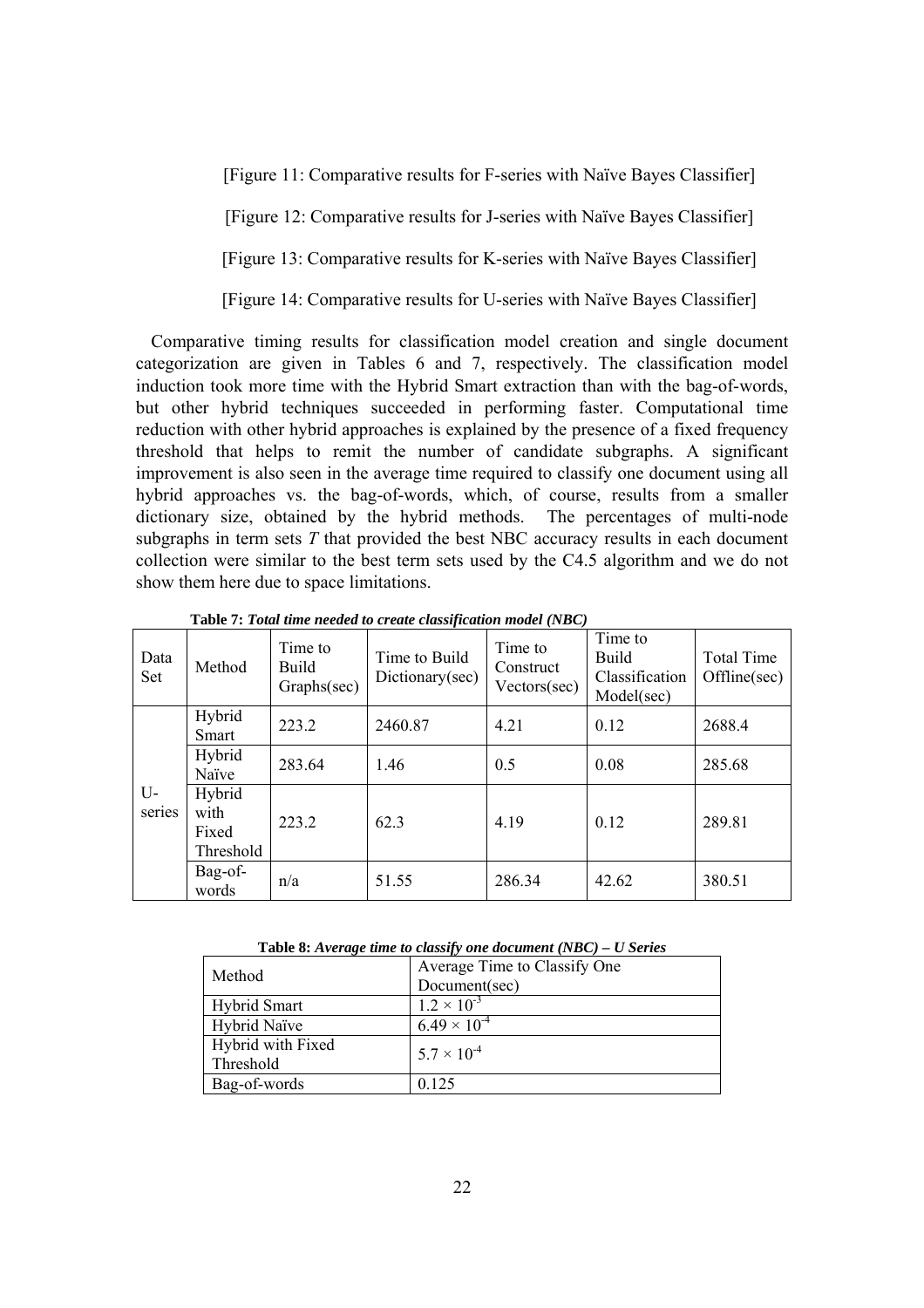# **6 Conclusions and Future Research**

The goal of this research study was to propose novel graph-based document representations for efficient categorization of web documents with model-based classifiers. An important objective was also to maintain or even improve the prediction performance of document categorization. The proposed hybrid representation models were shown to be considerably faster than the traditional vector-space model in terms of online classification speed, while also outperforming the predictive accuracy of the same model, in most cases. Thus, the techniques described here can now be used for real-time document categorization applications.

As for future research, some issues are still open:

- 1. Some heuristic should be developed for finding the optimal representation model and its input parameters (like *N*, *CRmin* and *tmin*) for a given classification task. The evaluation in this research study was purely empirical, and the experiments were run using a wide range of input values for three different hybrid representations to achieve better classification results. Despite the relatively small accuracy difference between the best and the worst classification results, there is still a need in some simple heuristic.
- 2. In this research, the ability of the hybrid representations to perform a document classification task was examined. However, we hope that the techniques presented in this work can also be easily applied to other web content mining tasks such as web document clustering. This capability should be further explored and evaluated.
- 3. The techniques presented here can be tested with other classifiers, beyond C4.5 and NBC that may provide even better results. They can also be used together with other representation techniques. A good example would be the relational representation [9, 10], where relevant subgraphs can be used as background knowledge instead of simple words.

# **Acknowledgment**

This work was partially supported by the National Institute for Systems Test and Productivity at the University of South Florida under the USA Space and Naval Warfare Systems Command Grant No. N00039-01-1-2248.

## **References**

- 1. C. Apt'e, F. J. Damerau and S. M. Weiss, "Automated learning of decision rules for text categorization", ACM Transactions on Information Systems 12, 3, 233–251, 1994.
- 2. D. L. Boley, "Principal Direction Divisive Partitioning", Data Mining and Knowledge Discovery 2(4):325-344, 1998.
- 3. D. Boley, M. Gini, R. Gross, S. Han, K. Hastings, G. Karypis, V. Kumar, B. Mobasher, J. Moore, "Partitioning-Based Clustering for Web Document Categorization", Decision Support Systems, 1999.
- 4. D. Boley, M. Gini, R. Gross, E.-H. (Sam) Han, K. Hastings, G. Karypis, V. Kumar, B. Mobasher, J. Moore, "Document Categorization and Query Generation on the World Wide Web Using WebACE", AI Review, 13:365-391, 1999.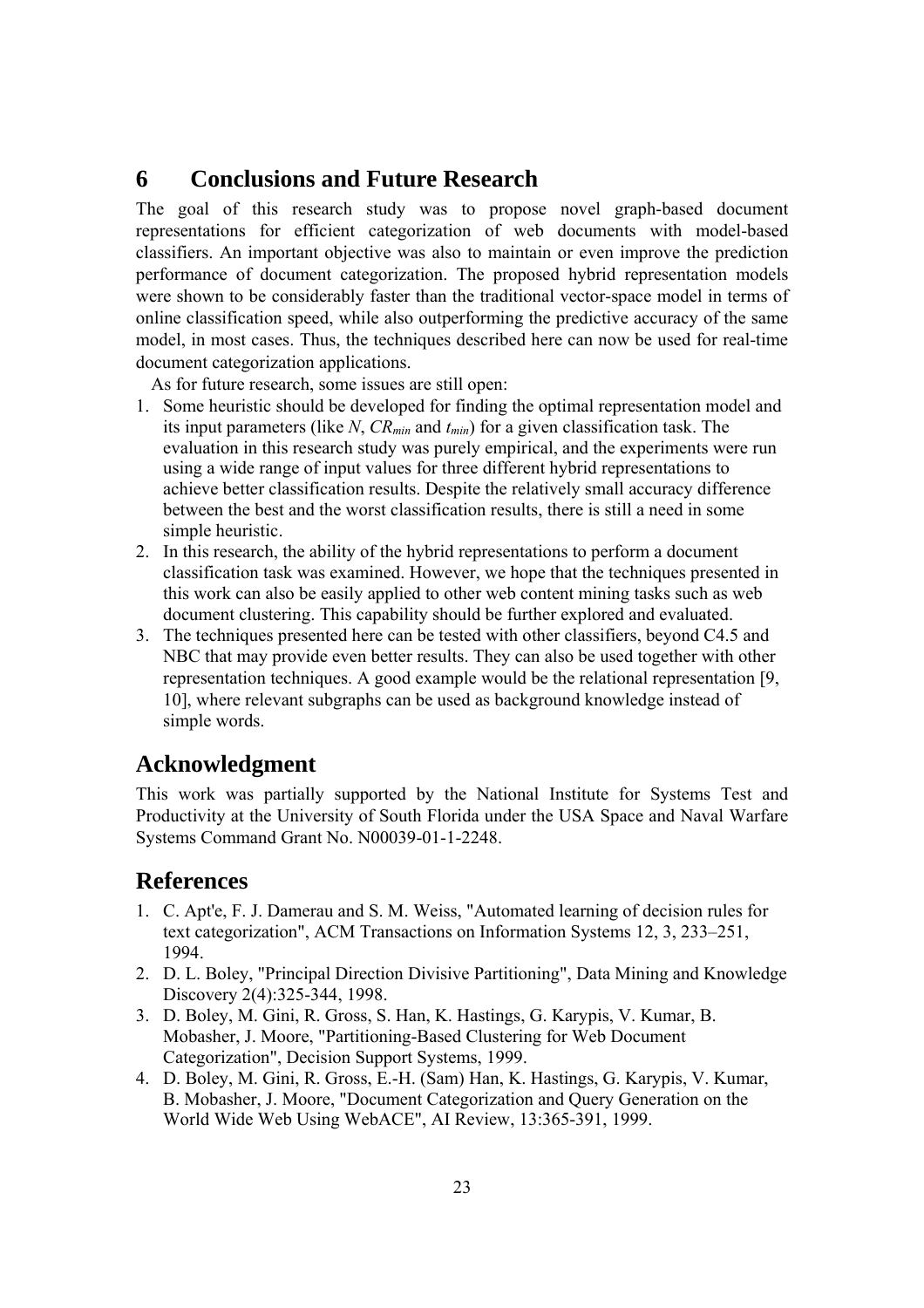- 5. H. Bunke, "On a relation between graph edit distance and maximum common subgraph", Pattern Recognition Letters, Vol.18, 1997, pp.689–694.
- 6. H. Bunke, "Error Correcting Graph Matching: On the Influence of the Underlying Cost Function", IEEE Transactions on Pattern Analysis and Machine Intelligence, Vol.21, No.9, September 1999, pp.917–922.
- 7. R. Carreira, J. M. Crato, D. Goncalves, and J. A. Jorge, "Evaluating Adaptive User Profiles for News Classification", Proc. 9th International Conference on Intelligent User Interface, January 2004.
- 8. S. Chakrabarti, B. Dom, and P. Indyk, "Enhanced hypertext categorization using hyperlinks", in *Proceedings of the 1998 ACM SIGMOD international Conference on Management of Data* (Seattle, Washington, United States, June 01 - 04, 1998). A. Tiwary and M. Franklin, Eds. SIGMOD '98. ACM Press, New York, NY, pp. 307- 318, 1998.
- 9. W.W. Cohen, "Learning to classify English text with ILP methods", In Advances in Inductive Logic Programming (Ed. L. De Raedt), IOS Press, 1995.
- 10. M. Craven, D. DiPasquo, D. Freitag, A. McCallum, T. Mitchell, K. Nigam and S. Slattery, "Learning to extract symbolic knowledge from the World Wide Web", In Proceedings of the Fifteenth National Conference on Artificial Intellligence (AAAI98), pages 509-516, 1998.
- 11. J. Fagan, "Experiments in Automatic Phrase Indexing for Document Retrieval: A Comparison of Syntactic and Non-Syntactic Methods", PhD thesis, Dept. of Computer Science, Cornell University, 1987.
- 12. P. Flach, "The logic of learning: a brief introduction to Inductive Logic Programming", Technical Report: CS-EXT-1998-141, 1988.
- 13. S. Fortin, "The graph isomorphism problem", Technical Report TR96-20, Department of Computing Science, University of Alberta, 1996.
- 14. M. R. Garey, D. S. Johnson, "Computers and Intractability: A Guide to the Theory of NP-Completeness", W. H. Freeman and Company, New York, 1979.
- 15. H.George, J&P. Langley, "Estimating Continuous Distributions in Bayesian Classifiers", Proceedings of the Eleventh Conference on Uncertainty in Artificial Intelligence. pp. 338-345. Morgan Kaufmann, San Mateo.
- 16. H. Hall, "Networked information: dealing with overload", Proceedings of Information 1997 (Strathclyde Business School, November 1997), Library Association CIG Scotland, Paisley, 37-44.
- 17. A. Hotho, S. Staab, and G. Stumme, "Wordnet improves Text Document Clustering", In *Proc. of the Semantic Web Workshop of the 26th Annual International ACM SIGIR Conference*, Toronto, Canada, 2003.
- 18. D. Koller, and M. Sahami, "Hierarchically classifying documents using very few words", In Proceedings of ICML-97, 14th International Conference on Machine Learning, (Nashville, US, 1997), pp. 170–178, 1997.
- 19. M. Kuramochi and G. Karypis, An Efficient Algorithm for Discovering Frequent Subgraphs. IEEE Transactions on Knowledge and Data Engineering 16, 9 (Sep. 2004), pp. 1038-1051.
- 20. D. D. Lewis, 1992a, "An evaluation of phrasal and clustered representations on a text categorization task", In Proceedings of SIGIR-92, 15th ACM International Conference on Research and Development in Information Retrieval, pp. 37–50, 1992.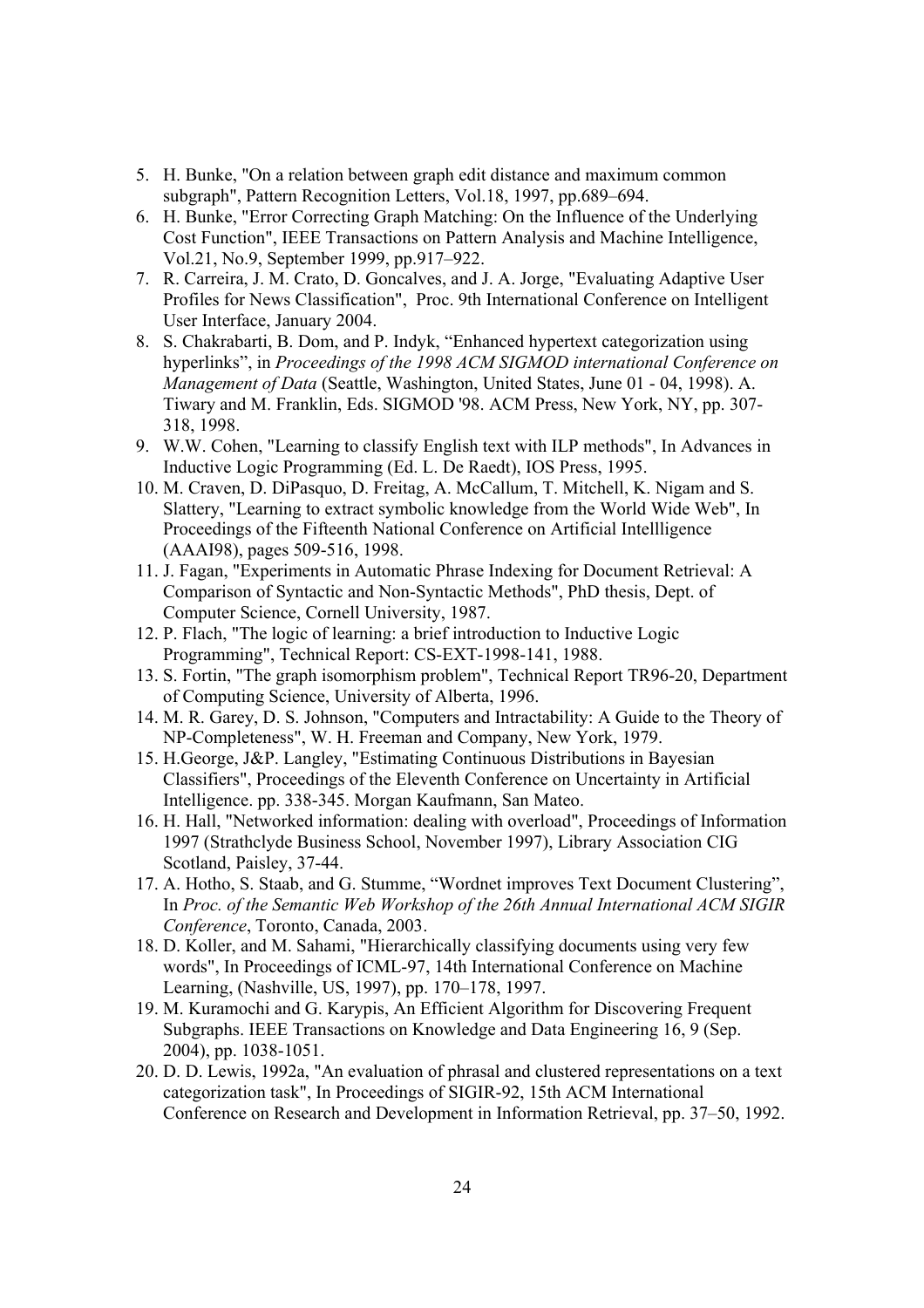- 21. N. Maria, and M. J. Silva, "Theme-based Retrieval of Web news", Proc. 23rd Annual International ACM SIGIR Conference on Research and Development In Information Retrieval, July 2000.
- 22. A. Markov and M. Last, "A Simple, Structure-Sensitive Approach for Web Document Classification", in P.S. Szczepaniak et al. (Eds.), Advances in Web Intelligence, Proceedings of the 3rd Atlantic Web Intelligence Conference (AWIC 2005), Springer-Verlag, LNAI 3528, pp. 293–298, Berlin Heidelberg 2005.
- 23. A. Markov and M. Last, "Efficient Graph-Based Representation of Web Documents", Proceedings of the Third International Workshop on Mining Graphs, Trees and Sequences (MGTS2005), pp. 52-62, October 7, 2005, Porto, Portugal.
- 24. A. Markov, M. Last, and A. Kandel, "Model-Based Classification of Web Documents Represented by Graphs", Proceedings of the WebKDD 2006 Workshop on Knowledge Discovery on the Web at KDD 2006, pp. 31-38, Philadelphia, PA, USA, Aug. 20, 2006.
- 25. A. McCallum, and K. Nigam, "A Comparison of Event Models for Naive Bayes Text Classification", Proc. AAAI--98 Workshop on Learning for Text Categorization, 1998.
- 26. F. Peng, D. Schuurmans, "Combining Naive Bayes and n-Gram Language Models for Text Classification", in Advances in Information Retrieval: Proc. 25th European Conference on IR Research, ECIR 2003, Pisa, Italy, April 14-16, pp. 335 – 350, 2003.
- 27. M. Porter, "An algorithm for suffix stripping", Program Vol. 14, No. 3, 130-137, 1980.
- 28. J. R. Quinlan, R. M. Cameron-Jones, "Induction of logic programs: FOIL and related systems", New Generation Computing, 13(3, 4), 287–312, 1995.
- 29. J.R. Quinlan, "C4.5: Programs for Machine Learning", Morgan Kaufmann Publishers Inc, 1993.
- 30. G. Salton, A. Wong, and C. Yang, C. (1975). A Vector Space Model for Automatic Indexing, J. Communications of the ACM, 18(11), pp. 613--620.
- 31. G. Salton, and C. Buckley, "Term Weighting Approaches in Automatic Text Retrieval", Technical Report: TR87-881, Cornell University, November 1988.
- 32. G. Salton, and M. McGill, "Introduction to Modern Information Retrieval", McGraw Hill, 1983.
- 33. A. Schenker, H. Bunke, M. Last, and A. Kandel, "Graph-Theoretic Techniques for Web Content Mining", Series in Machine Perception and Artificial Intelligence, 62, World Scientific, 2005.
- 34. A. Strehl, J. Ghosh, and R. J. Mooney, "Impact of similarity measures on web-page clustering", In Proc. AAAI Workshop on AI for Web Search (AAAI 2000), Austin, pages 58-64. AAAI/MIT Press, July 2000.
- 35. C.-M. Tan, Y.-F. Wang, and C.-D. Lee, "The use of bigrams to enhance text categorization", Information Processing and Management, Vol. 38, 2002, pp. 529– 546.
- 36. S. M. Weiss, C. Apte, F. J. Damerau, D. E. Johnson, F. J. Oles, T. Goetz and T. Hampp, "Maximizing Text-Mining Performance", J. IEEE Intelligent Systems, 14(4), July/August, pp. 63—69, 1999.
- 37. X. Yan and J. H. Gspan, "gSpan: Graph-Based Substructure Pattern Mining", In *Proceedings of the 2002 IEEE international Conference on Data Mining (ICDM'02)*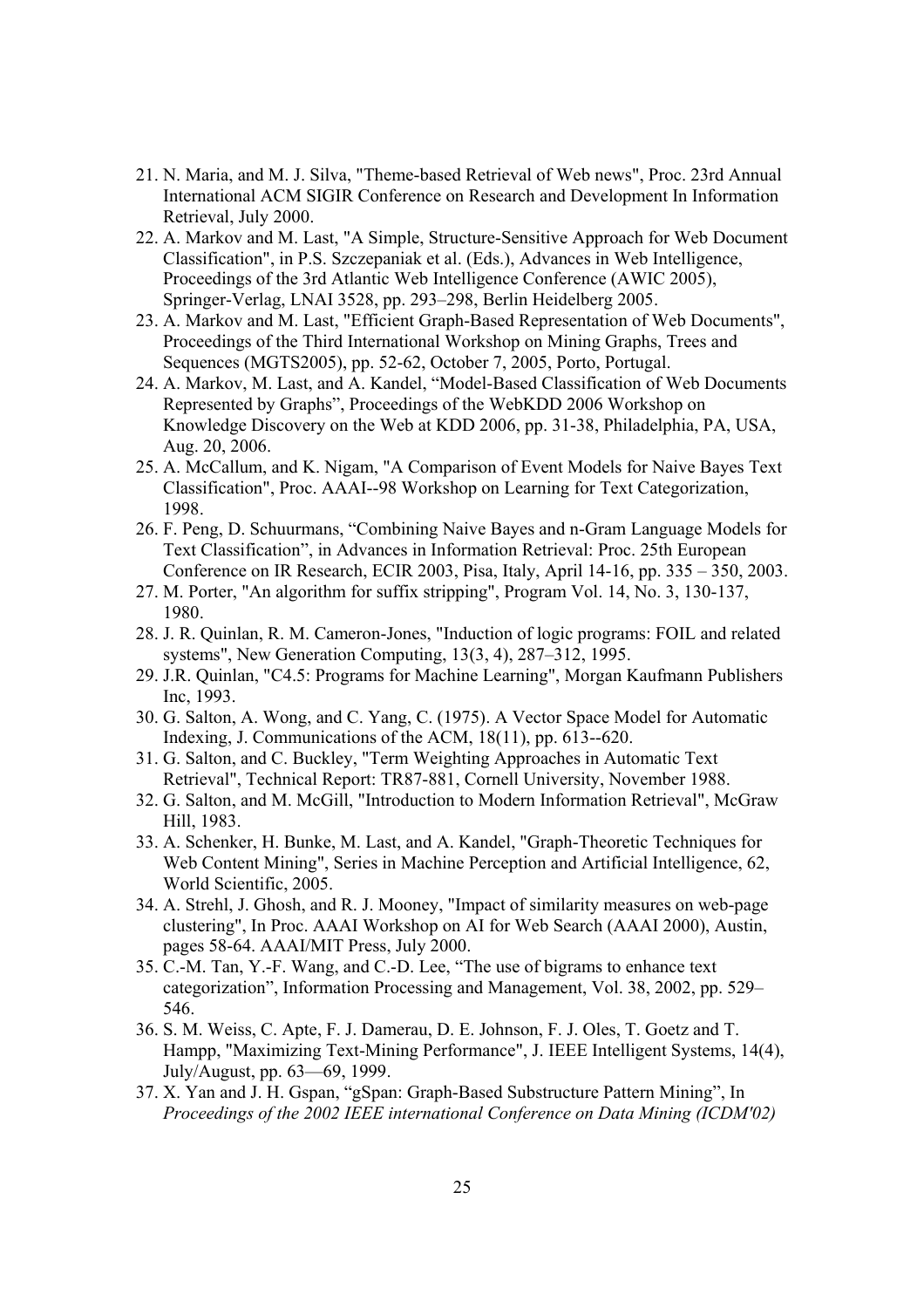(December 09 - 12, 2002). ICDM. IEEE Computer Society, Washington, DC, pp.  $721 - 724$ .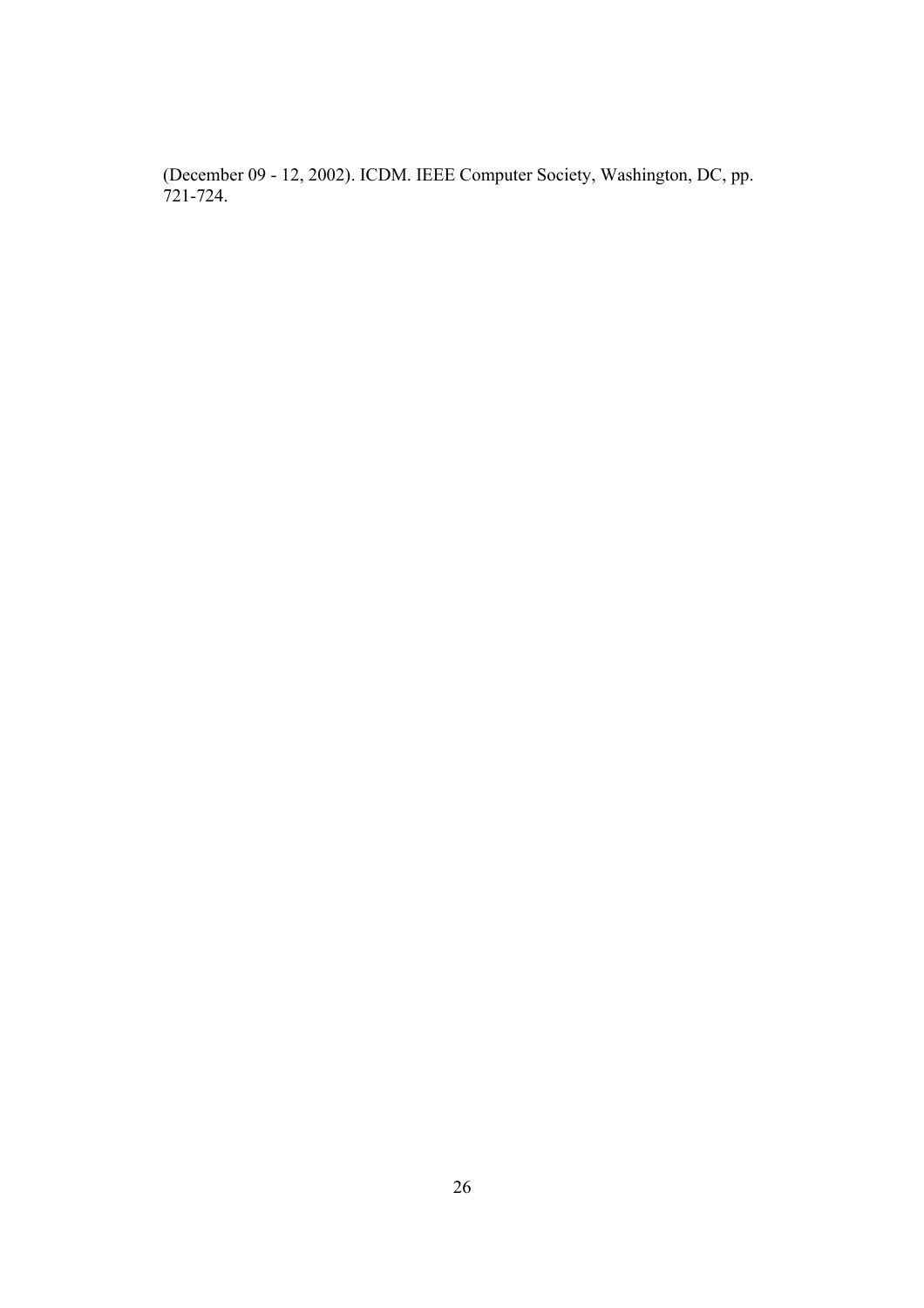# **Figures**



**Figure 1:** Standard Graph Document Representation



**Figure 2:** Classification Model Induction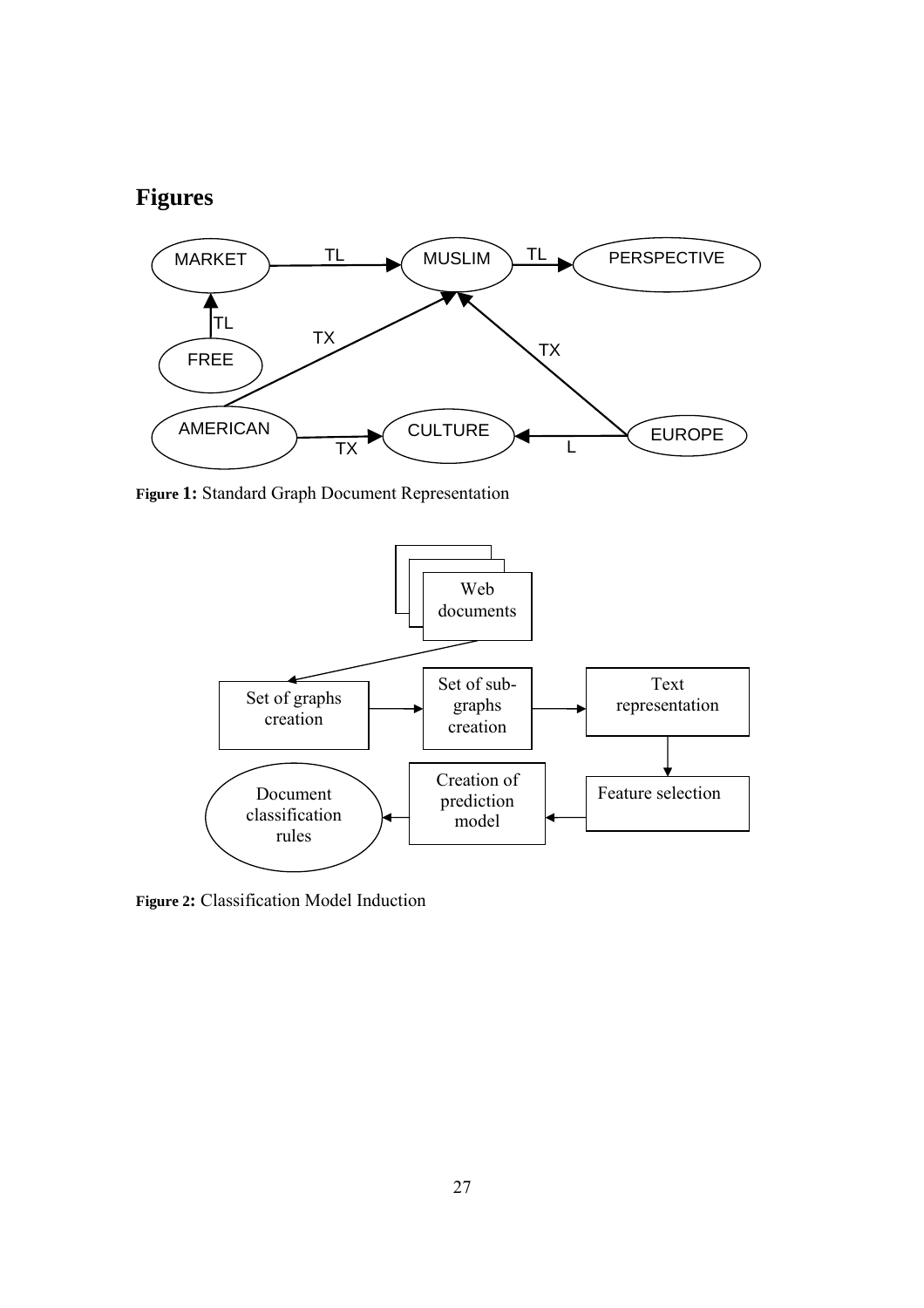





**Figure 4:** *Comparative results for J-series with C4.5 classifier*



**Figure 5:** *Comparative results for K-series with C4.5 classifier*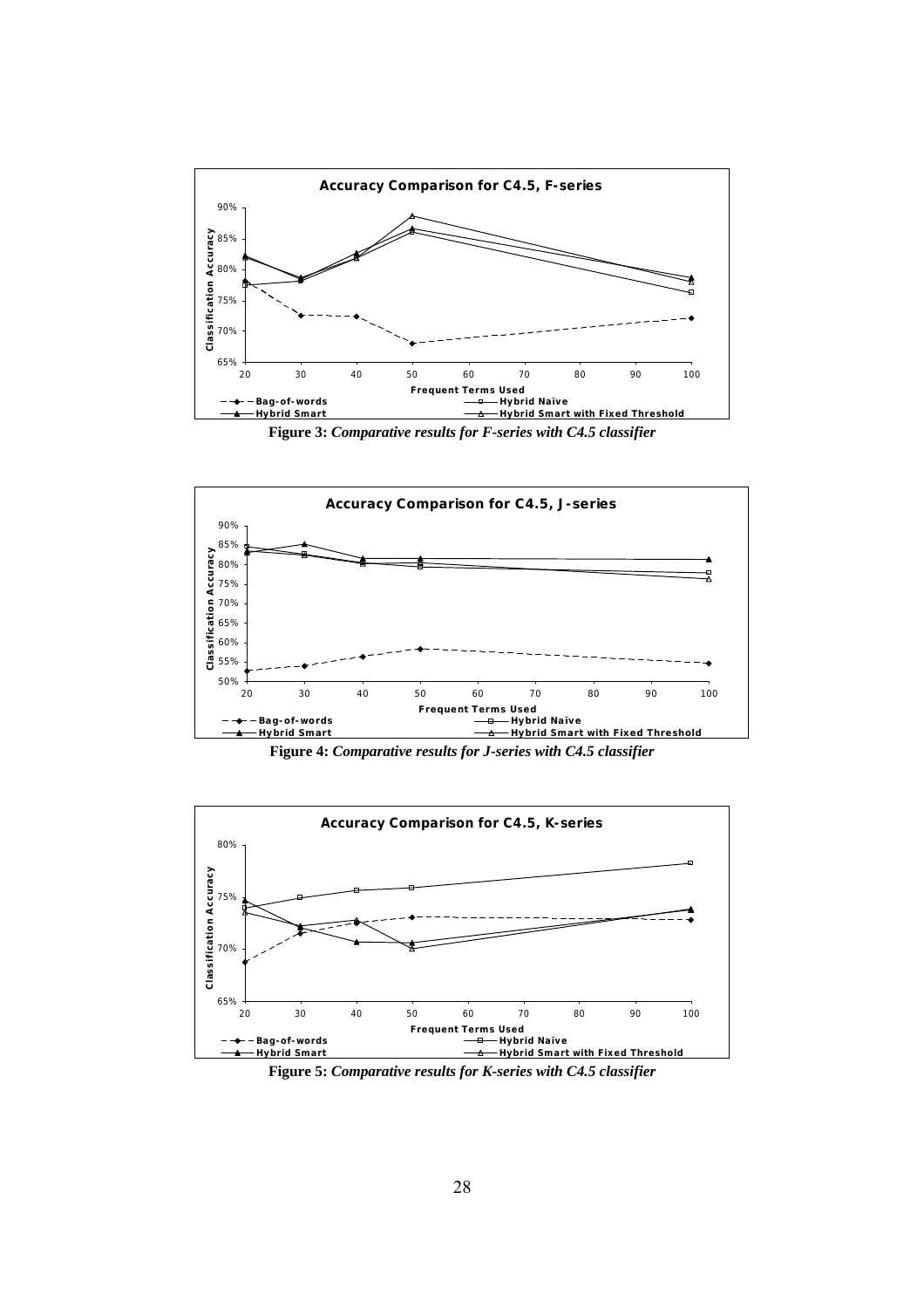

**Figure 6:** *Comparative results for U-series with C4.5 classifier*



**Figure 7:** *Percentage of Multi-Node Sub-Graphs in T for F-Series (Best C4.5 results)*



**Figure 8:** *Percentage of Multi-Node Graphs in T for C4.5, J-Series (Best C4.5 results)*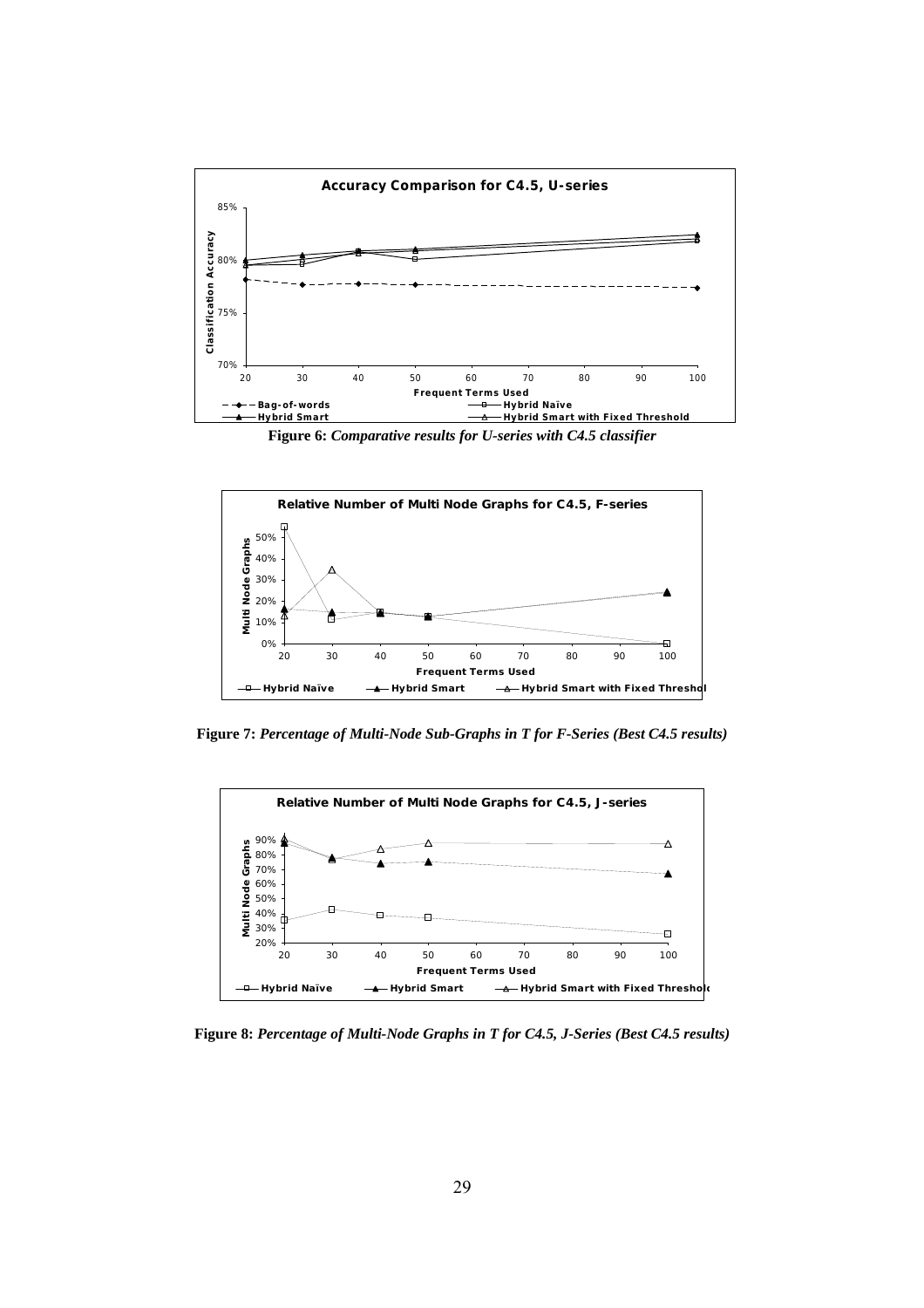

**Figure 9:** *Percentage of Multi-Node Graphs in T for C4.5, K-Series (Best C4.5 results)* 



**Figure 10:** *Percentage of Multi-Node Graphs in T for C4.5, U-Series (Best C4.5 results)* 



**Figure 11:** *Comparative results for F-series with Naïve Bayes Classifier*